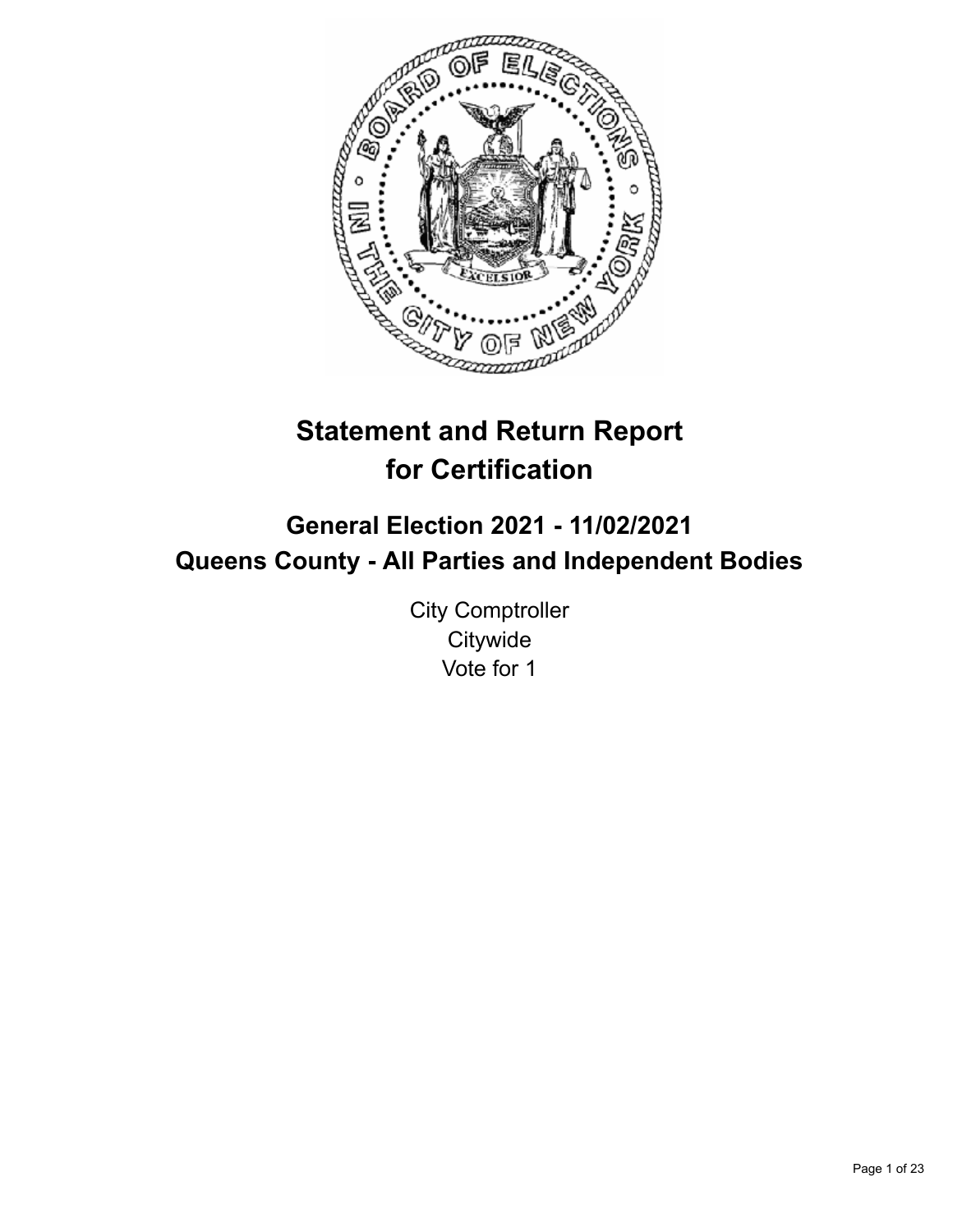

| <b>PUBLIC COUNTER</b>                                    | 23,094 |
|----------------------------------------------------------|--------|
| MANUALLY COUNTED EMERGENCY                               | 0      |
| ABSENTEE / MILITARY                                      | 1,401  |
| AFFIDAVIT                                                | 198    |
| <b>Total Ballots</b>                                     | 24,693 |
| Less - Inapplicable Federal/Special Presidential Ballots | 0      |
| <b>Total Applicable Ballots</b>                          | 24,693 |
| <b>BRAD LANDER (DEMOCRATIC)</b>                          | 8,753  |
| DABY BENJAMINE CARRERAS (REPUBLICAN)                     | 11,437 |
| PAUL A. RODRIGUEZ (CONSERVATIVE)                         | 2,418  |
| JOHN A. TABACCO JR. (LIBERTARIAN/INDEPENDENT)            | 359    |
| DABY BENJAMINE CARRERAS (SAVE OUR CITY)                  | 133.   |
| ALFONSO MAGLINTO (WRITE-IN)                              | 1      |
| ALLAN W. JENNINGS JR. (WRITE-IN)                         | 1      |
| AVRAHAM JACOBS (WRITE-IN)                                | 1      |
| BARUCH ROTHMAN (WRITE-IN)                                | 1      |
| <b>BRIDGET REIN (WRITE-IN)</b>                           | 1      |
| CHAYA GREENBERG (WRITE-IN)                               | 1      |
| COREY JOHNSON (WRITE-IN)                                 | 1      |
| DEREK HAMILTON (WRITE-IN)                                | 1      |
| ED SEWELL (WRITE-IN)                                     | 1      |
| ELLCAN ADELIAN (WRITE-IN)                                | 1      |
| JAMOS MARBOTTI (WRITE-IN)                                | 1      |
| JEFFREY MASON WILLIAM (WRITE-IN)                         | 1      |
| KALED ALAMARIE (WRITE-IN)                                | 1      |
| KEVIN BOYLE (WRITE-IN)                                   | 1      |
| LEAH LANG (WRITE-IN)                                     | 1      |
| MADELINE GALLEGHER (WRITE-IN)                            | 1      |
| MARIE LE PEN (WRITE-IN)                                  | 1      |
| MICHAEL AMMIRABLE (WRITE-IN)                             | 1      |
| MICHAEL PADAVORA (WRITE-IN)                              | 1      |
| MICHELLE CARUSO-CABRERA (WRITE-IN)                       | 1      |
| MIKE TABLEMAN (WRITE-IN)                                 | 1      |
| NIKKI KNAUER (WRITE-IN)                                  | 1      |
| RACHEL LUDMIR (WRITE-IN)                                 | 1      |
| RAFAEL METZ (WRITE-IN)                                   | 1      |
| ROBERT LEVY (WRITE-IN)                                   | 1      |
| RUDOLPH GIULIANI (WRITE-IN)                              | 1      |
| SCOTT D. KUMAR (WRITE-IN)                                | 1      |
| SEAN RUDOLF (WRITE-IN)                                   | 1      |
| SHOSHANA SIFF (WRITE-IN)                                 | 1      |
| TEVI KAY (WRITE-IN)                                      | 1      |
| UNATTRIBUTABLE WRITE-IN (WRITE-IN)                       | 2      |
| UNCOUNTED WRITE-IN PER STATUTE (WRITE-IN)                | 1      |
| YEHUDA SCHORR (WRITE-IN)                                 | 1      |
| <b>Total Votes</b>                                       | 23,134 |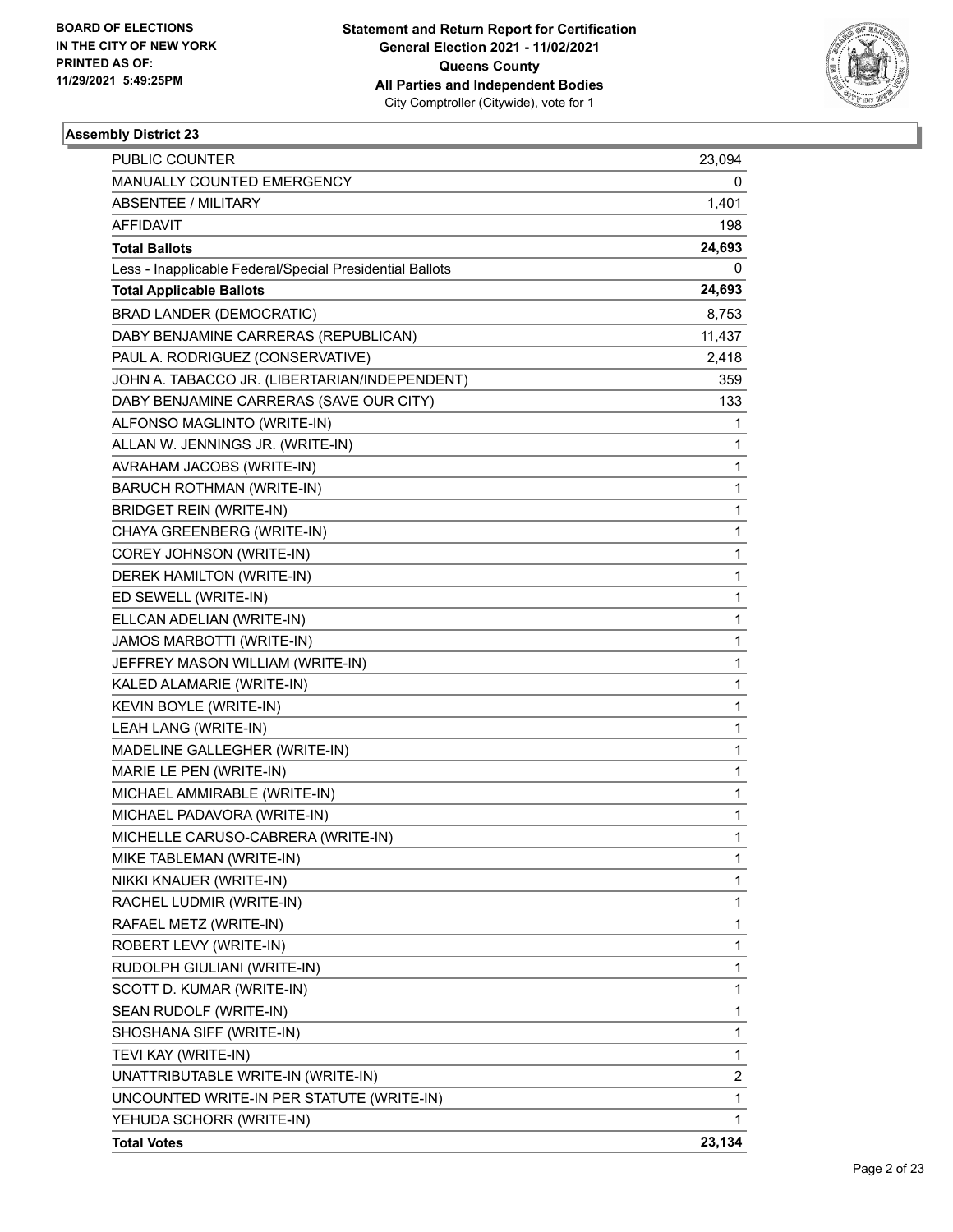

Unrecorded 1,559

| <b>Assembly District 24</b>                              |        |
|----------------------------------------------------------|--------|
| <b>PUBLIC COUNTER</b>                                    | 13,728 |
| MANUALLY COUNTED EMERGENCY                               | 0      |
| <b>ABSENTEE / MILITARY</b>                               | 1,309  |
| <b>AFFIDAVIT</b>                                         | 50     |
| <b>Total Ballots</b>                                     | 15,087 |
| Less - Inapplicable Federal/Special Presidential Ballots | 0      |
| <b>Total Applicable Ballots</b>                          | 15,087 |
| <b>BRAD LANDER (DEMOCRATIC)</b>                          | 9,363  |
| DABY BENJAMINE CARRERAS (REPUBLICAN)                     | 3,853  |
| PAUL A. RODRIGUEZ (CONSERVATIVE)                         | 955    |
| JOHN A. TABACCO JR. (LIBERTARIAN/INDEPENDENT)            | 170    |
| DABY BENJAMINE CARRERAS (SAVE OUR CITY)                  | 71     |
| ASHOKA JESROO (WRITE-IN)                                 | 1      |
| BERKA COKES (WRITE-IN)                                   | 1      |
| DAVID I WEPRIN (WRITE-IN)                                | 1      |
| DAVID I. WEPRIN (WRITE-IN)                               | 1      |
| DAVID WEPRIN (WRITE-IN)                                  | 1      |
| DAVIS I. WEPRIN (WRITE-IN)                               | 1      |
| DIANA GILDAY (WRITE-IN)                                  | 1      |
| EZRIAH RUIZ (WRITE-IN)                                   | 1      |
| HUGH REILLY (WRITE-IN)                                   | 1      |
| MANTAB KHAN (WRITE-IN)                                   | 1      |
| MICHELLE CARUSO-CABRERA (WRITE-IN)                       | 1      |
| SHAWNA MITCHELL YON (WRITE-IN)                           | 1      |
| UNATTRIBUTABLE WRITE-IN (WRITE-IN)                       | 5      |
| VISHAL TRIVEDI (WRITE-IN)                                | 1      |
| WIDDA TUFF (WRITE-IN)                                    | 1      |
| <b>Total Votes</b>                                       | 14,431 |
| Unrecorded                                               | 656    |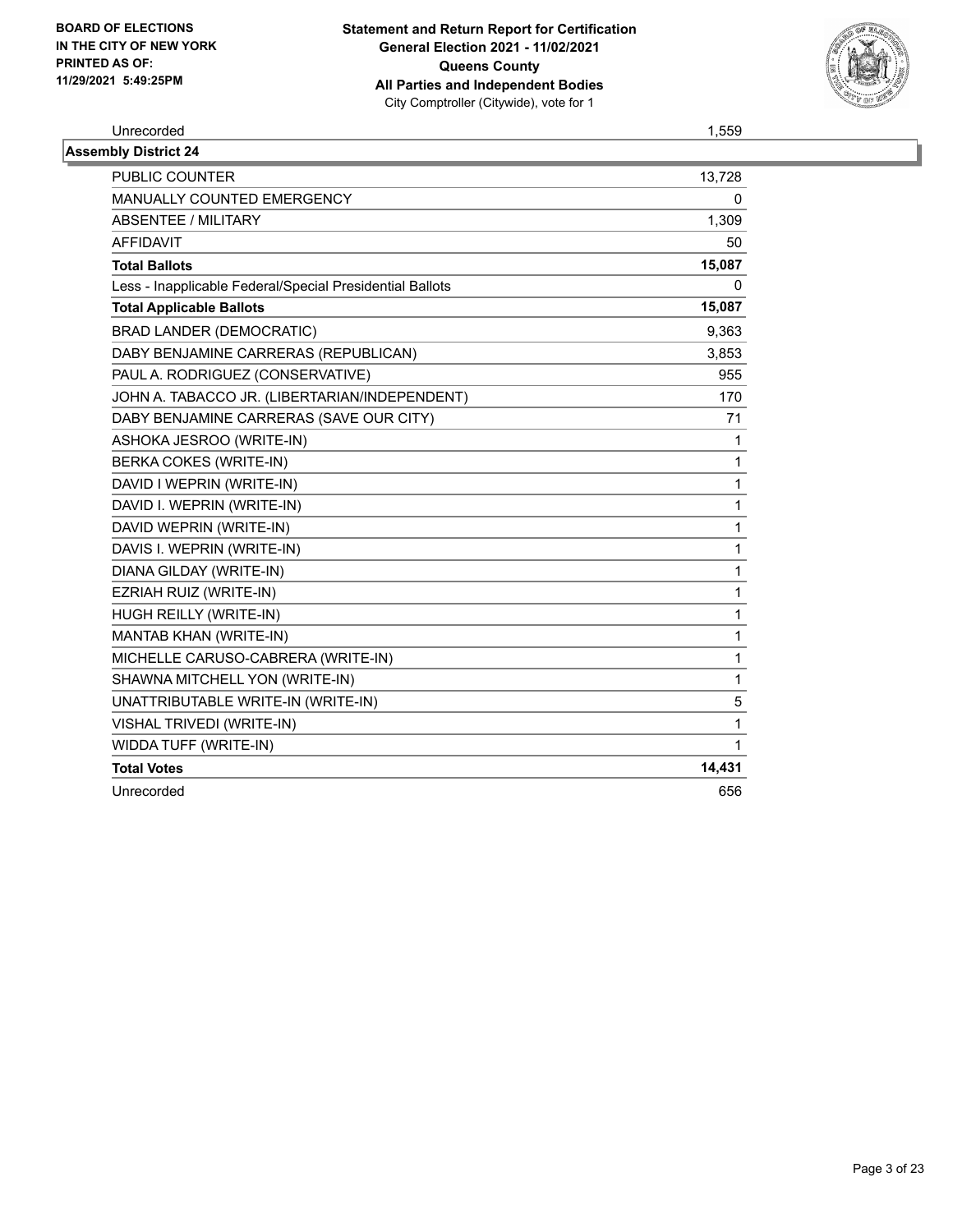

| PUBLIC COUNTER                                           | 12,833                  |
|----------------------------------------------------------|-------------------------|
| MANUALLY COUNTED EMERGENCY                               | 0                       |
| <b>ABSENTEE / MILITARY</b>                               | 1,548                   |
| <b>AFFIDAVIT</b>                                         | 67                      |
| <b>Total Ballots</b>                                     | 14,448                  |
| Less - Inapplicable Federal/Special Presidential Ballots | 0                       |
| <b>Total Applicable Ballots</b>                          | 14,448                  |
| <b>BRAD LANDER (DEMOCRATIC)</b>                          | 6,801                   |
| DABY BENJAMINE CARRERAS (REPUBLICAN)                     | 5,323                   |
| PAUL A. RODRIGUEZ (CONSERVATIVE)                         | 1,080                   |
| JOHN A. TABACCO JR. (LIBERTARIAN/INDEPENDENT)            | 176                     |
| DABY BENJAMINE CARRERAS (SAVE OUR CITY)                  | 79                      |
| ALAN SHERMAN (WRITE-IN)                                  | 1                       |
| <b>BOBBY LEVY (WRITE-IN)</b>                             | 1                       |
| CHAYIM MARGAREFTAH (WRITE-IN)                            | 1                       |
| COREY JOHNSON (WRITE-IN)                                 | 1                       |
| DAVID WEPRIN (WRITE-IN)                                  | 1                       |
| ELLEN ENG (WRITE-IN)                                     | 1                       |
| HILLARY CLINTON (WRITE-IN)                               | 1                       |
| JOE SMITH (WRITE-IN)                                     | 1                       |
| JOSSELYN ATAHUALPA (WRITE-IN)                            | 1                       |
| LILLIAN A. CABRERA (WRITE-IN)                            | 1                       |
| MARC GRODSKY (WRITE-IN)                                  | $\mathbf{1}$            |
| MICHELLE CARUSO CABRERA (WRITE-IN)                       | $\overline{\mathbf{c}}$ |
| MIGDED QAWASMEH (WRITE-IN)                               | 1                       |
| RANDY MYERS (WRITE-IN)                                   | 1                       |
| SEMEN BABASISOKIV (WRITE-IN)                             | 1                       |
| TODD CURLEY (WRITE-IN)                                   | 1                       |
| UNATTRIBUTABLE WRITE-IN (WRITE-IN)                       | 8                       |
| VICKIE PALADINO (WRITE-IN)                               | 1                       |
| YIFEI ZHENG (WRITE-IN)                                   | 1                       |
| <b>Total Votes</b>                                       | 13,486                  |
| Unrecorded                                               | 962                     |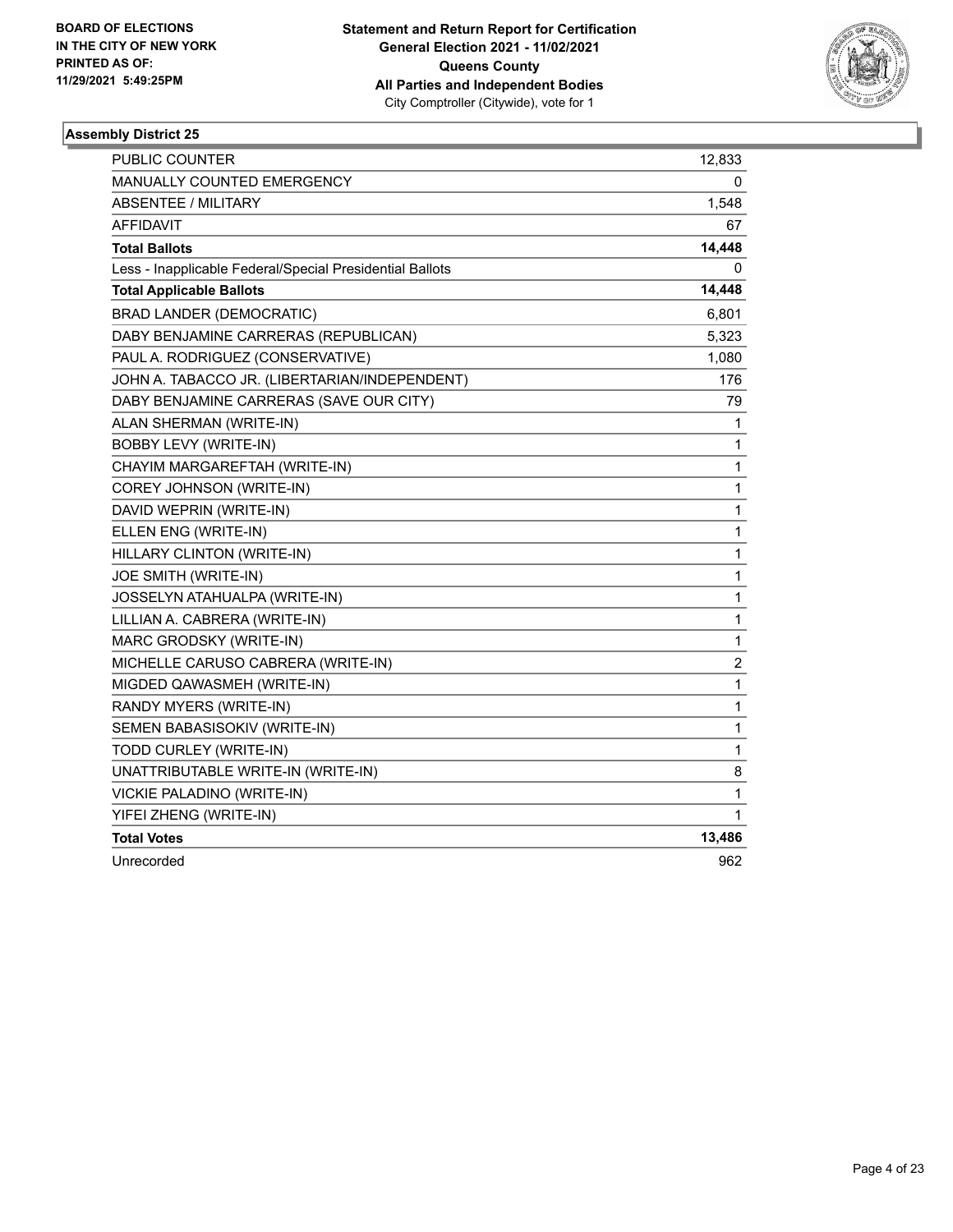

| <b>PUBLIC COUNTER</b>                                    | 22,506       |
|----------------------------------------------------------|--------------|
| MANUALLY COUNTED EMERGENCY                               | 0            |
| <b>ABSENTEE / MILITARY</b>                               | 2,402        |
| <b>AFFIDAVIT</b>                                         | 123          |
| <b>Total Ballots</b>                                     | 25,031       |
| Less - Inapplicable Federal/Special Presidential Ballots | 0            |
| <b>Total Applicable Ballots</b>                          | 25,031       |
| <b>BRAD LANDER (DEMOCRATIC)</b>                          | 10,837       |
| DABY BENJAMINE CARRERAS (REPUBLICAN)                     | 10,196       |
| PAUL A. RODRIGUEZ (CONSERVATIVE)                         | 2,062        |
| JOHN A. TABACCO JR. (LIBERTARIAN/INDEPENDENT)            | 377          |
| DABY BENJAMINE CARRERAS (SAVE OUR CITY)                  | 118          |
| <b>BOBBY LEVY (WRITE-IN)</b>                             | 4            |
| <b>BRIDGET REIN (WRITE-IN)</b>                           | 3            |
| DAVID WEPRIN (WRITE-IN)                                  | 3            |
| DONALD J. TRUMP (WRITE-IN)                               | 1            |
| ESTHER MA (WRITE-IN)                                     | $\mathbf{1}$ |
| FRANCIS CABRINI (WRITE-IN)                               | 1            |
| JOHN CENA (WRITE-IN)                                     | 1            |
| MATTHEW COHEN (WRITE-IN)                                 | 1            |
| MICHELE HICKEY (WRITE-IN)                                | 1            |
| MICHELLE CARUSO CABRERA (WRITE-IN)                       | 3            |
| MICHELLE CARUSO-CABRERA (WRITE-IN)                       | 3            |
| PATRICIA ANDERSON (WRITE-IN)                             | 1            |
| <b>QAMRI TAHIR (WRITE-IN)</b>                            | 1            |
| STEVE BANNON (WRITE-IN)                                  | 1            |
| THOMAS P. SANDERS (WRITE-IN)                             | 1            |
| UNATTRIBUTABLE WRITE-IN (WRITE-IN)                       | 5            |
| VINCENT CHIA (WRITE-IN)                                  | 1            |
| <b>Total Votes</b>                                       | 23,622       |
| Unrecorded                                               | 1,409        |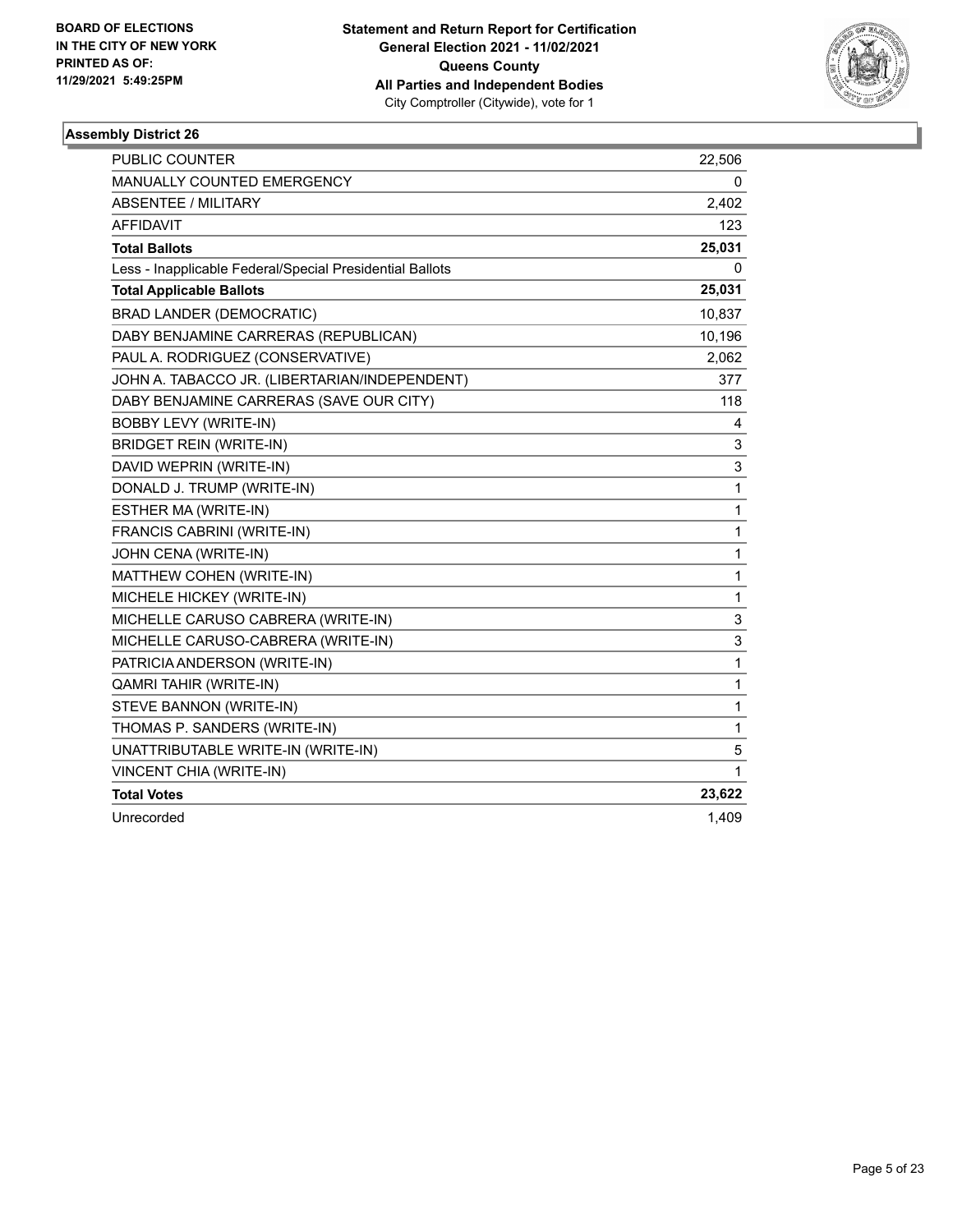

| PUBLIC COUNTER                                           | 14,683         |
|----------------------------------------------------------|----------------|
| MANUALLY COUNTED EMERGENCY                               | 0              |
| ABSENTEE / MILITARY                                      | 1,525          |
| <b>AFFIDAVIT</b>                                         | 59             |
| <b>Total Ballots</b>                                     | 16,267         |
| Less - Inapplicable Federal/Special Presidential Ballots | $^{(1)}$       |
| <b>Total Applicable Ballots</b>                          | 16,267         |
| <b>BRAD LANDER (DEMOCRATIC)</b>                          | 8,009          |
| DABY BENJAMINE CARRERAS (REPUBLICAN)                     | 5,682          |
| PAUL A. RODRIGUEZ (CONSERVATIVE)                         | 1,332          |
| JOHN A. TABACCO JR. (LIBERTARIAN/INDEPENDENT)            | 174            |
| DABY BENJAMINE CARRERAS (SAVE OUR CITY)                  | 96             |
| ALAN SHERMAN (WRITE-IN)                                  | 1              |
| ANGEL CLASS (WRITE-IN)                                   | 1              |
| ANTHONY LEMMA SR. (WRITE-IN)                             | 1              |
| BOBBY LEVY (WRITE-IN)                                    | $\overline{c}$ |
| CHRIS GROSVEHOR (WRITE-IN)                               | 1              |
| DAVID WEPRIN (WRITE-IN)                                  | 5              |
| ELLIOT SPITZER (WRITE-IN)                                | 1              |
| HELENA MERTIRI (WRITE-IN)                                | 1              |
| JAVIER MENESES (WRITE-IN)                                | 1              |
| JOHN WATERS (WRITE-IN)                                   | 1              |
| LORD VOLDEMORT (WRITE-IN)                                | 1              |
| MATTHEW ZITO (WRITE-IN)                                  | 1              |
| MICHAEL BLOOMBERG (WRITE-IN)                             | 1              |
| MICHELLE CARUSO-CABRERA (WRITE-IN)                       | 4              |
| MOSES ROSENGARTEN (WRITE-IN)                             | 1              |
| THOMAS DINAPOLI (WRITE-IN)                               | 1              |
| TRISTAN SUMMA (WRITE-IN)                                 | 1              |
| UNATTRIBUTABLE WRITE-IN (WRITE-IN)                       | 5              |
| UNCOUNTED WRITE-IN PER STATUTE (WRITE-IN)                | 1              |
| <b>VERONICA CLASS (WRITE-IN)</b>                         | 1              |
| YANIU MEIRCU (WRITE-IN)                                  | 1              |
| YU-CHING PAI (WRITE-IN)                                  | 2              |
| <b>Total Votes</b>                                       | 15,328         |
| Unrecorded                                               | 939            |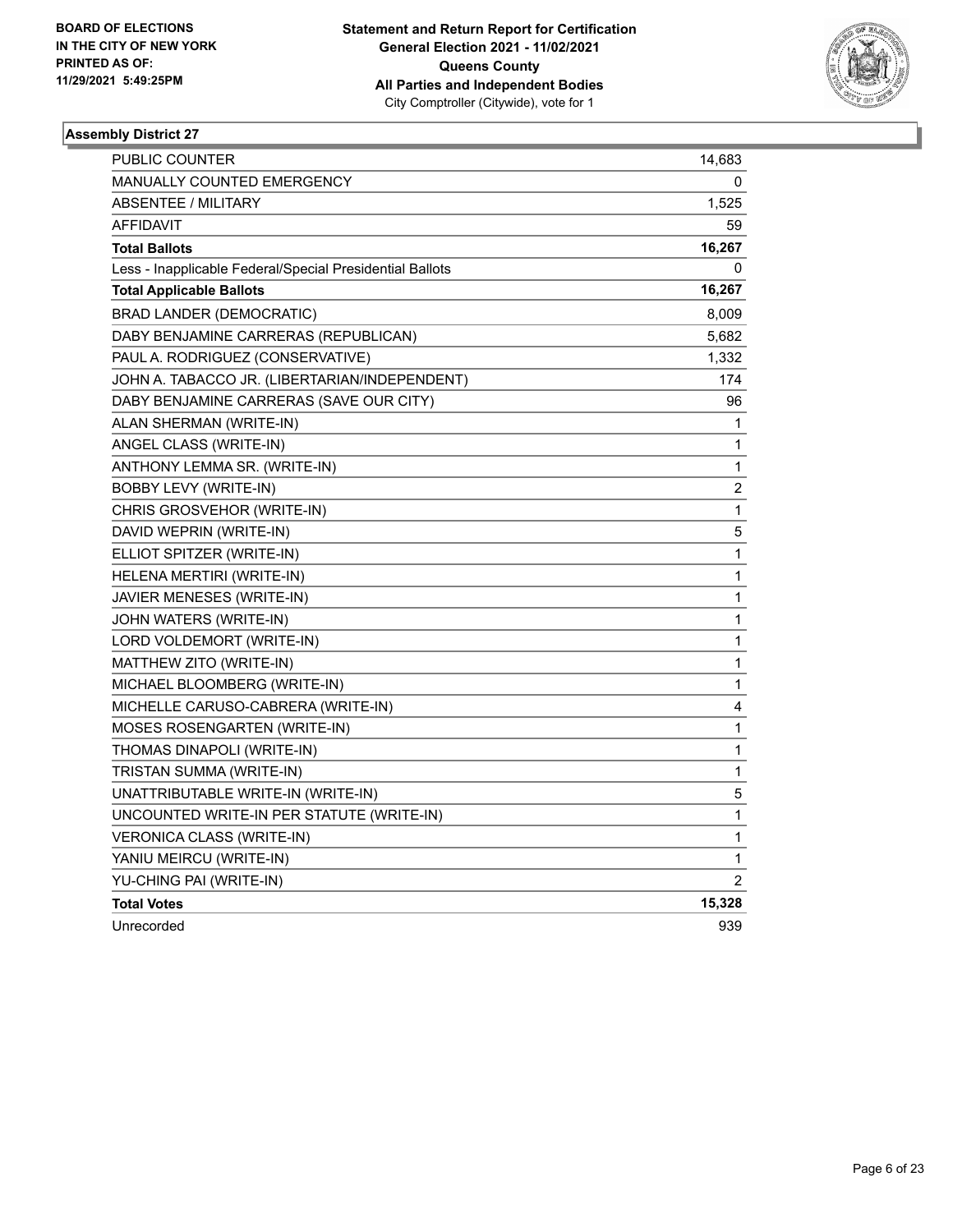

| <b>PUBLIC COUNTER</b>                                    | 20,406         |
|----------------------------------------------------------|----------------|
| MANUALLY COUNTED EMERGENCY                               | 0              |
| <b>ABSENTEE / MILITARY</b>                               | 2,099          |
| <b>AFFIDAVIT</b>                                         | 117            |
| <b>Total Ballots</b>                                     | 22,622         |
| Less - Inapplicable Federal/Special Presidential Ballots | 0              |
| <b>Total Applicable Ballots</b>                          | 22,622         |
| <b>BRAD LANDER (DEMOCRATIC)</b>                          | 11,673         |
| DABY BENJAMINE CARRERAS (REPUBLICAN)                     | 7,811          |
| PAUL A. RODRIGUEZ (CONSERVATIVE)                         | 1,630          |
| JOHN A. TABACCO JR. (LIBERTARIAN/INDEPENDENT)            | 345            |
| DABY BENJAMINE CARRERAS (SAVE OUR CITY)                  | 124            |
| ABRAHAM KEARNS-SIDELL (WRITE-IN)                         | 1              |
| ALBERY WIAYARD (WRITE-IN)                                | 1              |
| CHARA SOFFER (WRITE-IN)                                  | 1              |
| COREY JOHNSON (WRITE-IN)                                 | $\overline{c}$ |
| CURTIS A. SLIWA (WRITE-IN)                               | 1              |
| DANIEL MORSE (WRITE-IN)                                  | 1              |
| DONALD J TRUMP (WRITE-IN)                                | 1              |
| <b>GALE BREWER (WRITE-IN)</b>                            | 2              |
| HELEN ROSENTHAL (WRITE-IN)                               | $\mathbf{1}$   |
| JULIA KITE-LAIDLAW (WRITE-IN)                            | 1              |
| KYLE SHERMAN (WRITE-IN)                                  | 1              |
| MARIO ASASO (WRITE-IN)                                   | 1              |
| MICHELLE CARUSO-CABRERA (WRITE-IN)                       | 5              |
| ROBERT F HOLDEN (WRITE-IN)                               | 1              |
| STEVE JUGAN (WRITE-IN)                                   | 1              |
| UDDY SCHULTZ (WRITE-IN)                                  | 1              |
| UNATTRIBUTABLE WRITE-IN (WRITE-IN)                       | 9              |
| <b>Total Votes</b>                                       | 21,614         |
| Unrecorded                                               | 1,008          |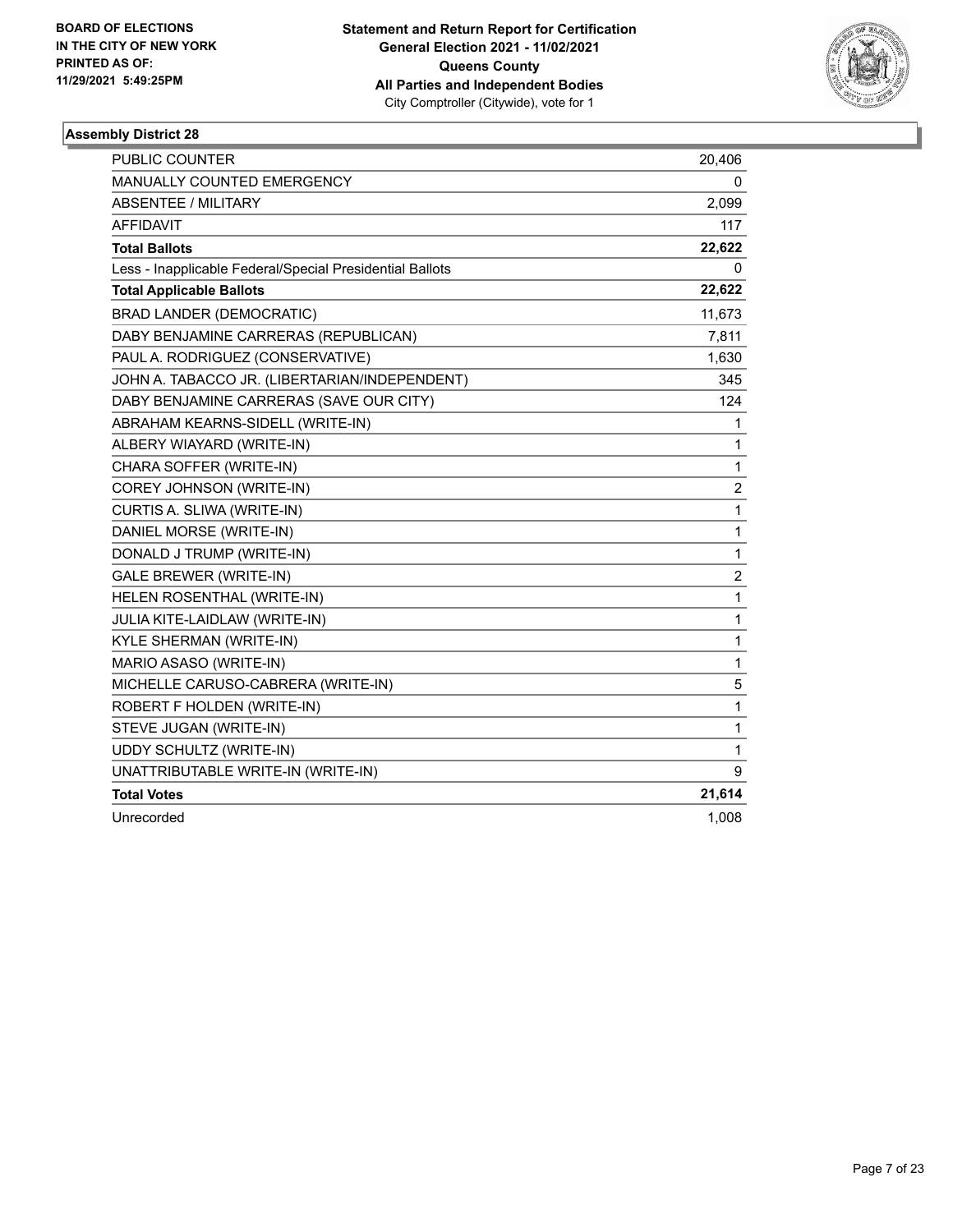

| <b>PUBLIC COUNTER</b>                                    | 16,114 |
|----------------------------------------------------------|--------|
| <b>MANUALLY COUNTED EMERGENCY</b>                        | 0      |
| ABSENTEE / MILITARY                                      | 1,361  |
| <b>AFFIDAVIT</b>                                         | 50     |
| <b>Total Ballots</b>                                     | 17,525 |
| Less - Inapplicable Federal/Special Presidential Ballots | 0      |
| <b>Total Applicable Ballots</b>                          | 17,525 |
| <b>BRAD LANDER (DEMOCRATIC)</b>                          | 15,225 |
| DABY BENJAMINE CARRERAS (REPUBLICAN)                     | 1,028  |
| PAUL A. RODRIGUEZ (CONSERVATIVE)                         | 399    |
| JOHN A. TABACCO JR. (LIBERTARIAN/INDEPENDENT)            | 96     |
| DABY BENJAMINE CARRERAS (SAVE OUR CITY)                  | 39     |
| COREY GUMBS (WRITE-IN)                                   | 1      |
| DAVID KENDALL (WRITE-IN)                                 | 1      |
| INEZ S. COFIELD (WRITE-IN)                               | 1      |
| KEVIN PARKER (WRITE-IN)                                  | 1      |
| KYIRE IRVING (WRITE-IN)                                  | 1      |
| MARCIA M FRANCIS (WRITE-IN)                              | 1      |
| MICHAEL HOLLOWAY (WRITE-IN)                              | 1      |
| NIXON FREDRICKS (WRITE-IN)                               | 1      |
| RESHMA PATEL (WRITE-IN)                                  | 1      |
| SHAWN DAVIS (WRITE-IN)                                   | 1      |
| UNATTRIBUTABLE WRITE-IN (WRITE-IN)                       | 4      |
| UNCOUNTED WRITE-IN PER STATUTE (WRITE-IN)                | 1      |
| <b>Total Votes</b>                                       | 16,802 |
| Unrecorded                                               | 723    |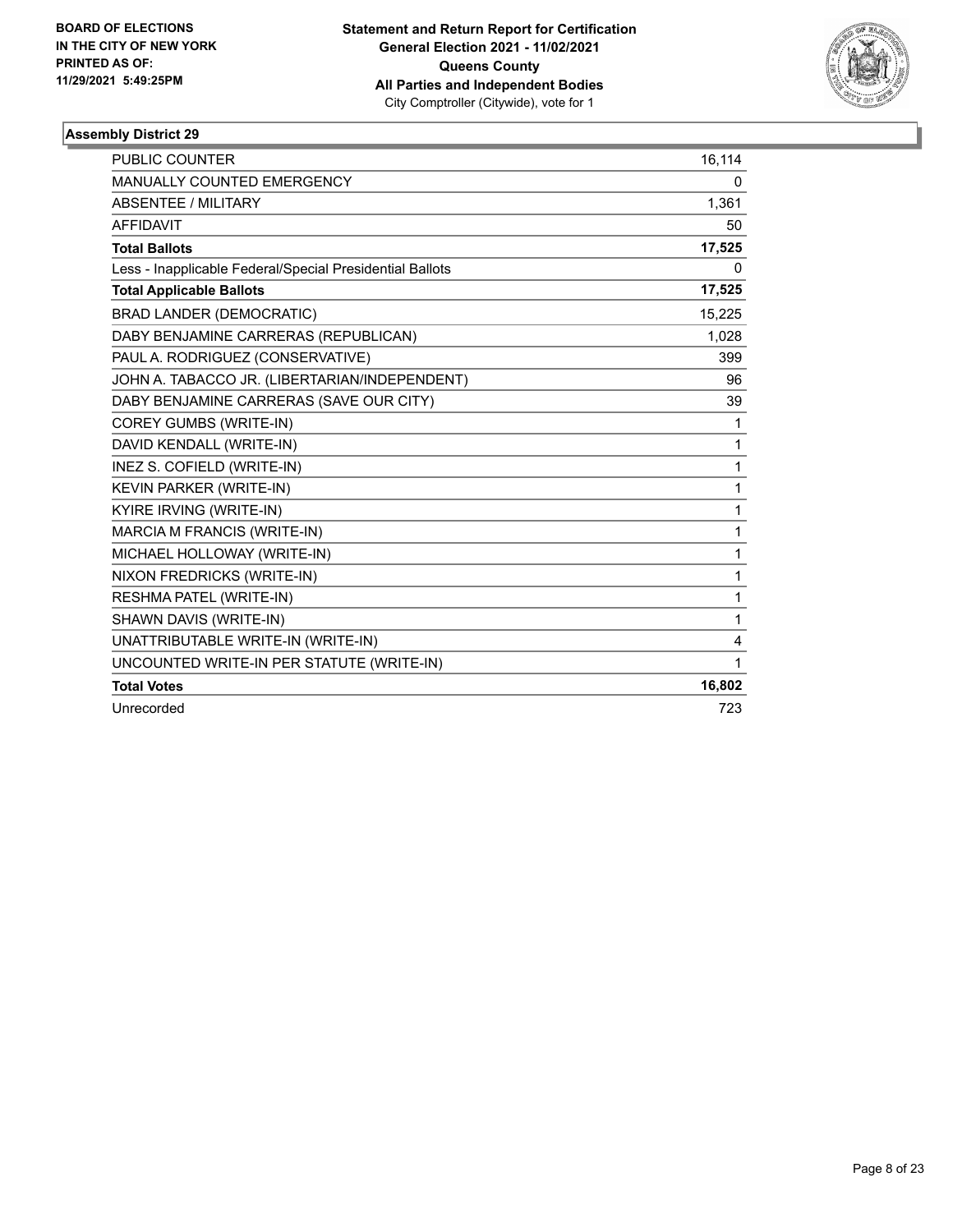

| <b>PUBLIC COUNTER</b>                                    | 16,979                  |
|----------------------------------------------------------|-------------------------|
| MANUALLY COUNTED EMERGENCY                               | 0                       |
| ABSENTEE / MILITARY                                      | 1,142                   |
| AFFIDAVIT                                                | 100                     |
| <b>Total Ballots</b>                                     | 18,221                  |
| Less - Inapplicable Federal/Special Presidential Ballots | 0                       |
| <b>Total Applicable Ballots</b>                          | 18,221                  |
| <b>BRAD LANDER (DEMOCRATIC)</b>                          | 8,812                   |
| DABY BENJAMINE CARRERAS (REPUBLICAN)                     | 6,433                   |
| PAUL A. RODRIGUEZ (CONSERVATIVE)                         | 1,511                   |
| JOHN A. TABACCO JR. (LIBERTARIAN/INDEPENDENT)            | 276                     |
| DABY BENJAMINE CARRERAS (SAVE OUR CITY)                  | 104                     |
| DENISE KEEHAN-SMITH (WRITE-IN)                           | 1                       |
| DEVON HENRY (WRITE-IN)                                   | 1                       |
| FRANK VISINTIN (WRITE-IN)                                | 1                       |
| <b>GEORGE ANGELASTRO (WRITE-IN)</b>                      | 1                       |
| <b>GREG GARFIELD (WRITE-IN)</b>                          | 1                       |
| HELEN MULVANY (WRITE-IN)                                 | 1                       |
| INDIA WALTON (WRITE-IN)                                  | 1                       |
| <b>IWAN KINAL (WRITE-IN)</b>                             | 1                       |
| JOAN BELL (WRITE-IN)                                     | 1                       |
| JOE BURROW (WRITE-IN)                                    | 1                       |
| JOHN SCHATZ (WRITE-IN)                                   | 1                       |
| MARIA MARICH (WRITE-IN)                                  | 1                       |
| MARIA MORELLI (WRITE-IN)                                 | 1                       |
| MARK GREEN (WRITE-IN)                                    | 1                       |
| MICHAEL MAYE (WRITE-IN)                                  | 1                       |
| MICHELLE CARUSO CABRERA (WRITE-IN)                       | 1                       |
| MICHELLE CARUSO-CABRERA (WRITE-IN)                       | 1                       |
| MICKEY MOUSE (WRITE-IN)                                  | 1                       |
| MIKE PENCE (WRITE-IN)                                    | 1                       |
| PARIS DRAGE (WRITE-IN)                                   | 1                       |
| PATTI LABONNE (WRITE-IN)                                 | 1                       |
| SCROOGE MCDUCK (WRITE-IN)                                | 1                       |
| SHARONA HABRONI (WRITE-IN)                               | 1                       |
| SUSAN LEE (WRITE-IN)                                     | $\overline{\mathbf{c}}$ |
| UNATTRIBUTABLE WRITE-IN (WRITE-IN)                       | 3                       |
| <b>Total Votes</b>                                       | 17,164                  |
| Unrecorded                                               | 1,057                   |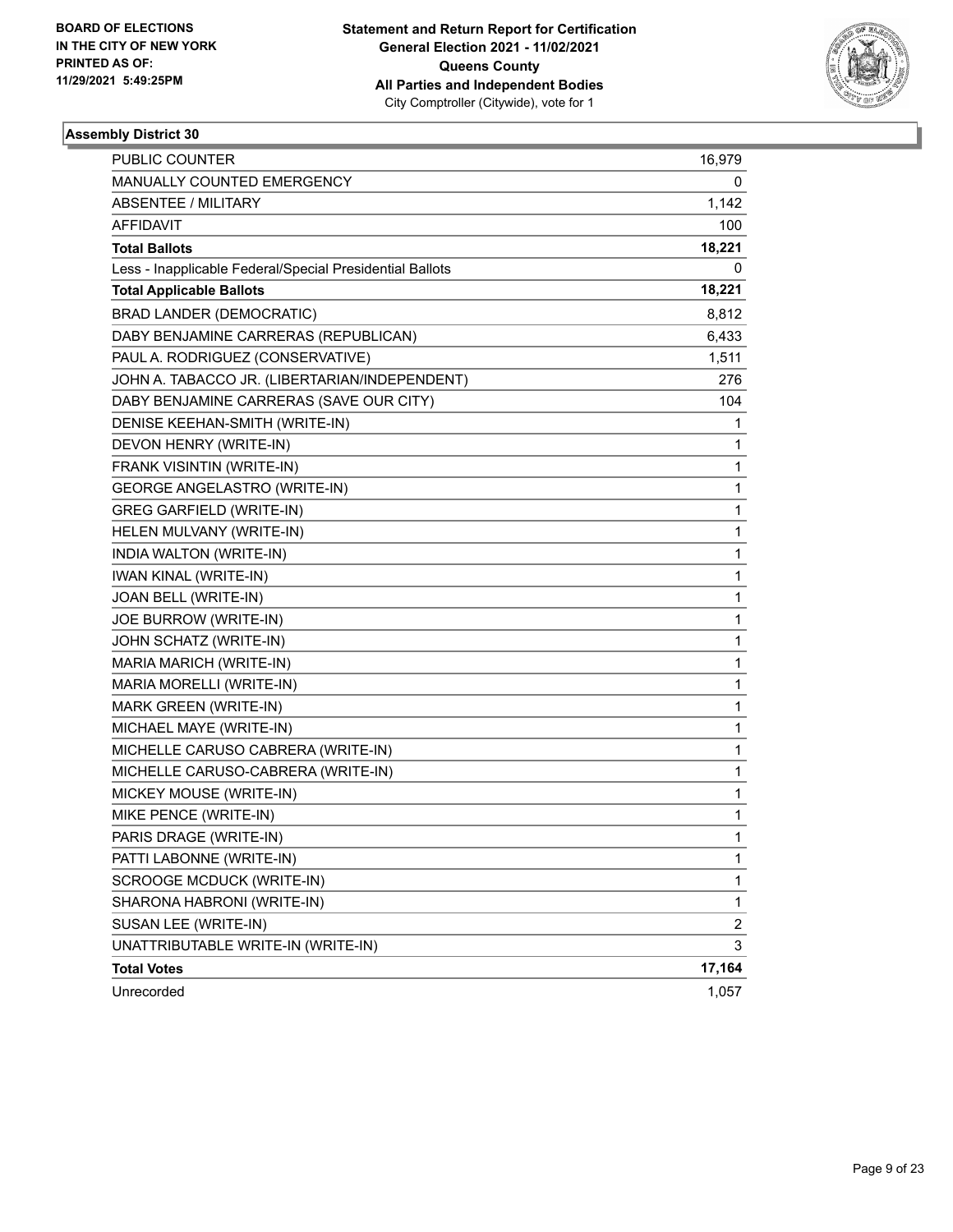

| <b>PUBLIC COUNTER</b>                                    | 10,973 |
|----------------------------------------------------------|--------|
| MANUALLY COUNTED EMERGENCY                               | 0      |
| ABSENTEE / MILITARY                                      | 775    |
| <b>AFFIDAVIT</b>                                         | 75     |
| <b>Total Ballots</b>                                     | 11,823 |
| Less - Inapplicable Federal/Special Presidential Ballots | 0      |
| <b>Total Applicable Ballots</b>                          | 11,823 |
| <b>BRAD LANDER (DEMOCRATIC)</b>                          | 9,446  |
| DABY BENJAMINE CARRERAS (REPUBLICAN)                     | 1,239  |
| PAUL A. RODRIGUEZ (CONSERVATIVE)                         | 431    |
| JOHN A. TABACCO JR. (LIBERTARIAN/INDEPENDENT)            | 92     |
| DABY BENJAMINE CARRERAS (SAVE OUR CITY)                  | 36     |
| ALAN KATEMAN (WRITE-IN)                                  | 1      |
| DAFFY DUCK (WRITE-IN)                                    | 1      |
| ERCAN NURI AYBASTI (WRITE-IN)                            | 1      |
| KENNY COUGHLIN (WRITE-IN)                                | 1      |
| MIKASA ACKERMAN (WRITE-IN)                               | 1      |
| MILEY CYRUS (WRITE-IN)                                   | 1      |
| SCOTT STRINGER (WRITE-IN)                                | 1      |
| UNATTRIBUTABLE WRITE-IN (WRITE-IN)                       | 4      |
| ZACHARY ISCOL (WRITE-IN)                                 | 1      |
| <b>Total Votes</b>                                       | 11,256 |
| Unrecorded                                               | 567    |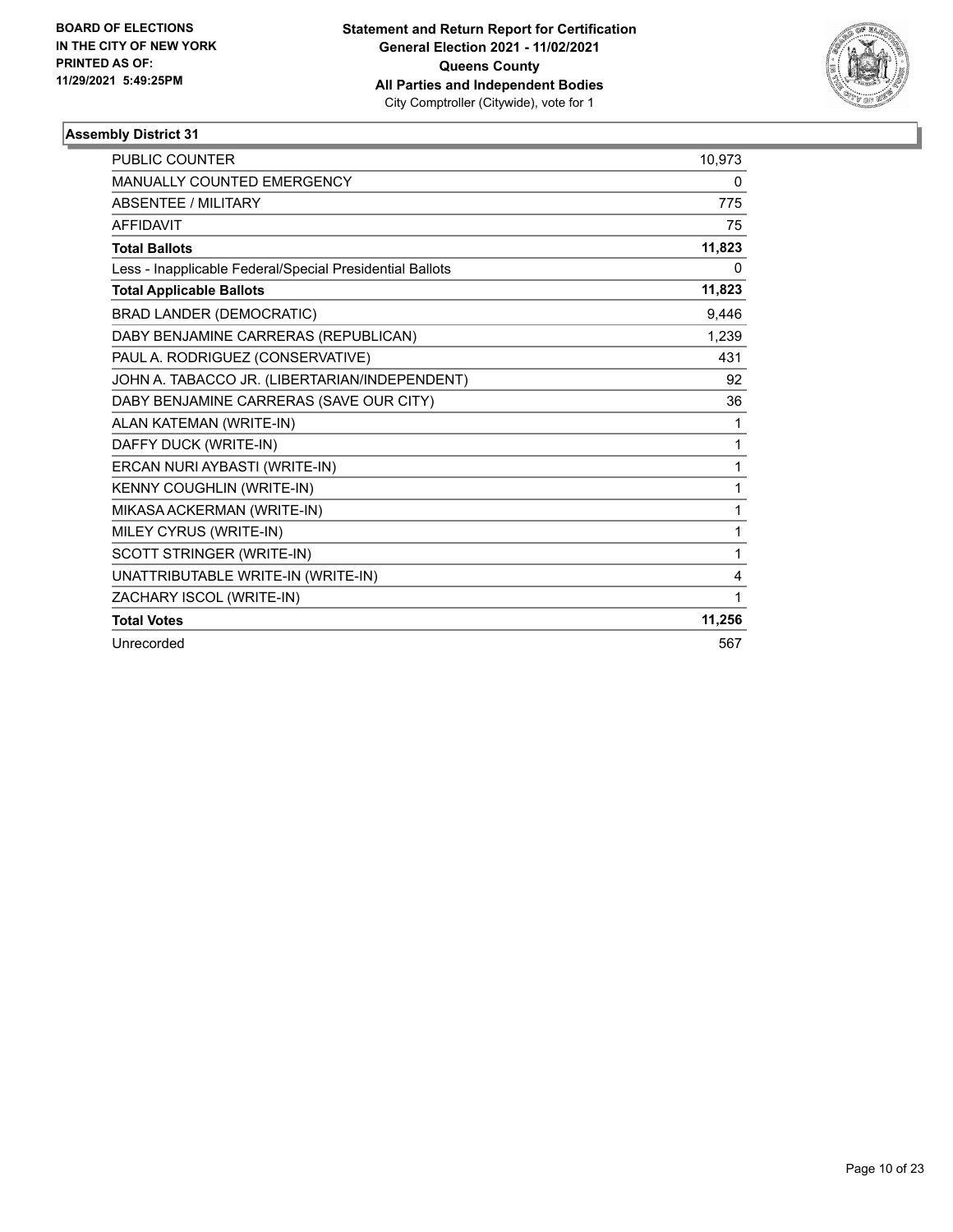

| <b>PUBLIC COUNTER</b>                                    | 14,251 |
|----------------------------------------------------------|--------|
| MANUALLY COUNTED EMERGENCY                               | 0      |
| <b>ABSENTEE / MILITARY</b>                               | 1,068  |
| <b>AFFIDAVIT</b>                                         | 50     |
| <b>Total Ballots</b>                                     | 15,369 |
| Less - Inapplicable Federal/Special Presidential Ballots | 0      |
| <b>Total Applicable Ballots</b>                          | 15,369 |
| <b>BRAD LANDER (DEMOCRATIC)</b>                          | 13,360 |
| DABY BENJAMINE CARRERAS (REPUBLICAN)                     | 779    |
| PAUL A. RODRIGUEZ (CONSERVATIVE)                         | 378    |
| JOHN A. TABACCO JR. (LIBERTARIAN/INDEPENDENT)            | 102    |
| DABY BENJAMINE CARRERAS (SAVE OUR CITY)                  | 44     |
| BARBARA ST. JOHN (WRITE-IN)                              | 1      |
| CRAIG E BOYER (WRITE-IN)                                 | 1      |
| JOSEPH MARTHONE (WRITE-IN)                               | 1      |
| JOY BUDHAI (WRITE-IN)                                    | 3      |
| KHAAIR MORRISON (WRITE-IN)                               | 1      |
| OSTER BYRAN (WRITE-IN)                                   | 1      |
| QUANDA S. FRANCIS (WRITE-IN)                             | 1      |
| THOMAS O. NAPOLO (WRITE-IN)                              | 1      |
| UNATTRIBUTABLE WRITE-IN (WRITE-IN)                       | 6      |
| <b>Total Votes</b>                                       | 14,679 |
| Unrecorded                                               | 690    |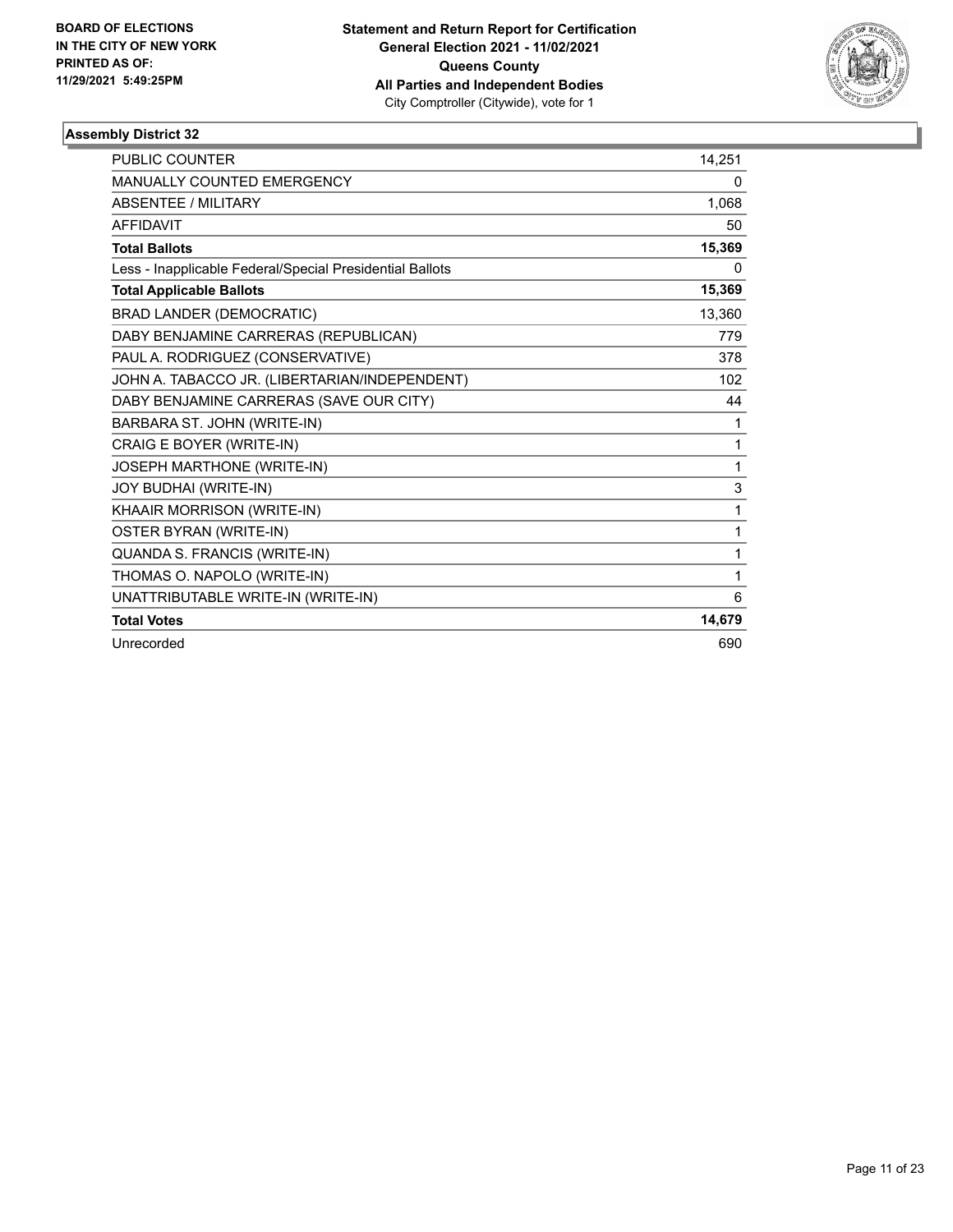

| <b>PUBLIC COUNTER</b>                                    | 17,743       |
|----------------------------------------------------------|--------------|
| MANUALLY COUNTED EMERGENCY                               | 0            |
| ABSENTEE / MILITARY                                      | 1,477        |
| <b>AFFIDAVIT</b>                                         | 63           |
| <b>Total Ballots</b>                                     | 19,283       |
| Less - Inapplicable Federal/Special Presidential Ballots | 0            |
| <b>Total Applicable Ballots</b>                          | 19,283       |
| <b>BRAD LANDER (DEMOCRATIC)</b>                          | 15,245       |
| DABY BENJAMINE CARRERAS (REPUBLICAN)                     | 2,274        |
| PAUL A. RODRIGUEZ (CONSERVATIVE)                         | 786          |
| JOHN A. TABACCO JR. (LIBERTARIAN/INDEPENDENT)            | 134          |
| DABY BENJAMINE CARRERAS (SAVE OUR CITY)                  | 56           |
| ANTHONY A RIVERS (WRITE-IN)                              | 1            |
| ANTHONY LEMMA SR. (WRITE-IN)                             | $\mathbf{1}$ |
| BRIAN BENJAMIN (WRITE-IN)                                | 1            |
| <b>JOSUKE KITAGARE (WRITE-IN)</b>                        | 1            |
| KATIE GARDNER (WRITE-IN)                                 | $\mathbf{1}$ |
| RAFAEL JEREZ (WRITE-IN)                                  | 1            |
| RAYMOND BURKE JR. (WRITE-IN)                             | $\mathbf{1}$ |
| RJ BARRETT (WRITE-IN)                                    | 1            |
| TERRY LIFTIN (WRITE-IN)                                  | $\mathbf{1}$ |
| UNATTRIBUTABLE WRITE-IN (WRITE-IN)                       | 3            |
| UNCOUNTED WRITE-IN PER STATUTE (WRITE-IN)                | 1            |
| VINCENT A RANDAZZO (WRITE-IN)                            | $\mathbf 1$  |
| <b>Total Votes</b>                                       | 18,509       |
| Unrecorded                                               | 774          |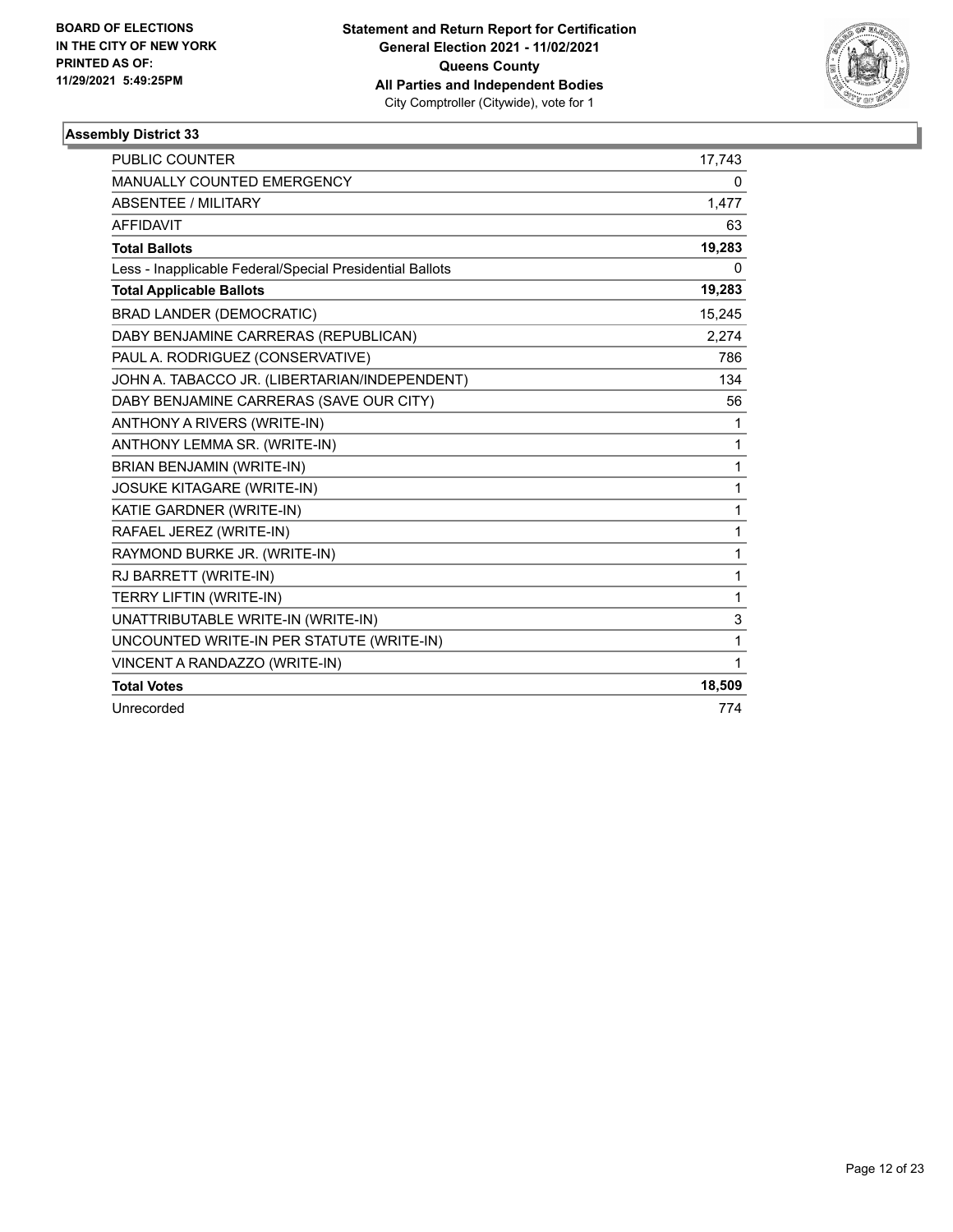

| <b>PUBLIC COUNTER</b>                                    | 10,620 |
|----------------------------------------------------------|--------|
| <b>MANUALLY COUNTED EMERGENCY</b>                        | 0      |
| ABSENTEE / MILITARY                                      | 817    |
| <b>AFFIDAVIT</b>                                         | 72     |
| <b>Total Ballots</b>                                     | 11,509 |
| Less - Inapplicable Federal/Special Presidential Ballots | 0      |
| <b>Total Applicable Ballots</b>                          | 11,509 |
| <b>BRAD LANDER (DEMOCRATIC)</b>                          | 7,519  |
| DABY BENJAMINE CARRERAS (REPUBLICAN)                     | 2,327  |
| PAUL A. RODRIGUEZ (CONSERVATIVE)                         | 761    |
| JOHN A. TABACCO JR. (LIBERTARIAN/INDEPENDENT)            | 135    |
| DABY BENJAMINE CARRERAS (SAVE OUR CITY)                  | 77     |
| <b>BOBBY LEVY (WRITE-IN)</b>                             | 1      |
| CLAPRE CHANG (WRITE-IN)                                  | 1      |
| CRAIG GOLDSCHMIDT (WRITE-IN)                             | 1      |
| DEBORAH GRUBMAN (WRITE-IN)                               | 1      |
| MARK BONES (WRITE-IN)                                    | 1      |
| PATRICK BRADFORD (WRITE-IN)                              | 1      |
| PETER FALK (WRITE-IN)                                    | 1      |
| UNATTRIBUTABLE WRITE-IN (WRITE-IN)                       | 6      |
| VANGPING YU (WRITE-IN)                                   | 1      |
| <b>Total Votes</b>                                       | 10,833 |
| Unrecorded                                               | 676    |
|                                                          |        |

| <b>PUBLIC COUNTER</b>                                    | 8,836 |
|----------------------------------------------------------|-------|
| MANUALLY COUNTED EMERGENCY                               | 0     |
| <b>ABSENTEE / MILITARY</b>                               | 680   |
| <b>AFFIDAVIT</b>                                         | 40    |
| <b>Total Ballots</b>                                     | 9,556 |
| Less - Inapplicable Federal/Special Presidential Ballots | 0     |
| <b>Total Applicable Ballots</b>                          | 9,556 |
| <b>BRAD LANDER (DEMOCRATIC)</b>                          | 6,370 |
| DABY BENJAMINE CARRERAS (REPUBLICAN)                     | 1,826 |
| PAUL A. RODRIGUEZ (CONSERVATIVE)                         | 558   |
| JOHN A. TABACCO JR. (LIBERTARIAN/INDEPENDENT)            | 111   |
| DABY BENJAMINE CARRERAS (SAVE OUR CITY)                  | 65    |
| DANA JEFFREY-WILLIAMS (WRITE-IN)                         | 1     |
| JESUS GONZALES (WRITE-IN)                                | 1     |
| KEVIN MCCARTHY (WRITE-IN)                                | 1     |
| LUIS TORRES (WRITE-IN)                                   | 1     |
| MARK BIBLIS (WRITE-IN)                                   | 1     |
| MICHAEL BLOOMBERG (WRITE-IN)                             | 1     |
| MICHELLE CARUSO-CABRERA (WRITE-IN)                       | 5     |
| UNATTRIBUTABLE WRITE-IN (WRITE-IN)                       | 3     |
| <b>Total Votes</b>                                       | 8,944 |
| Unrecorded                                               | 612   |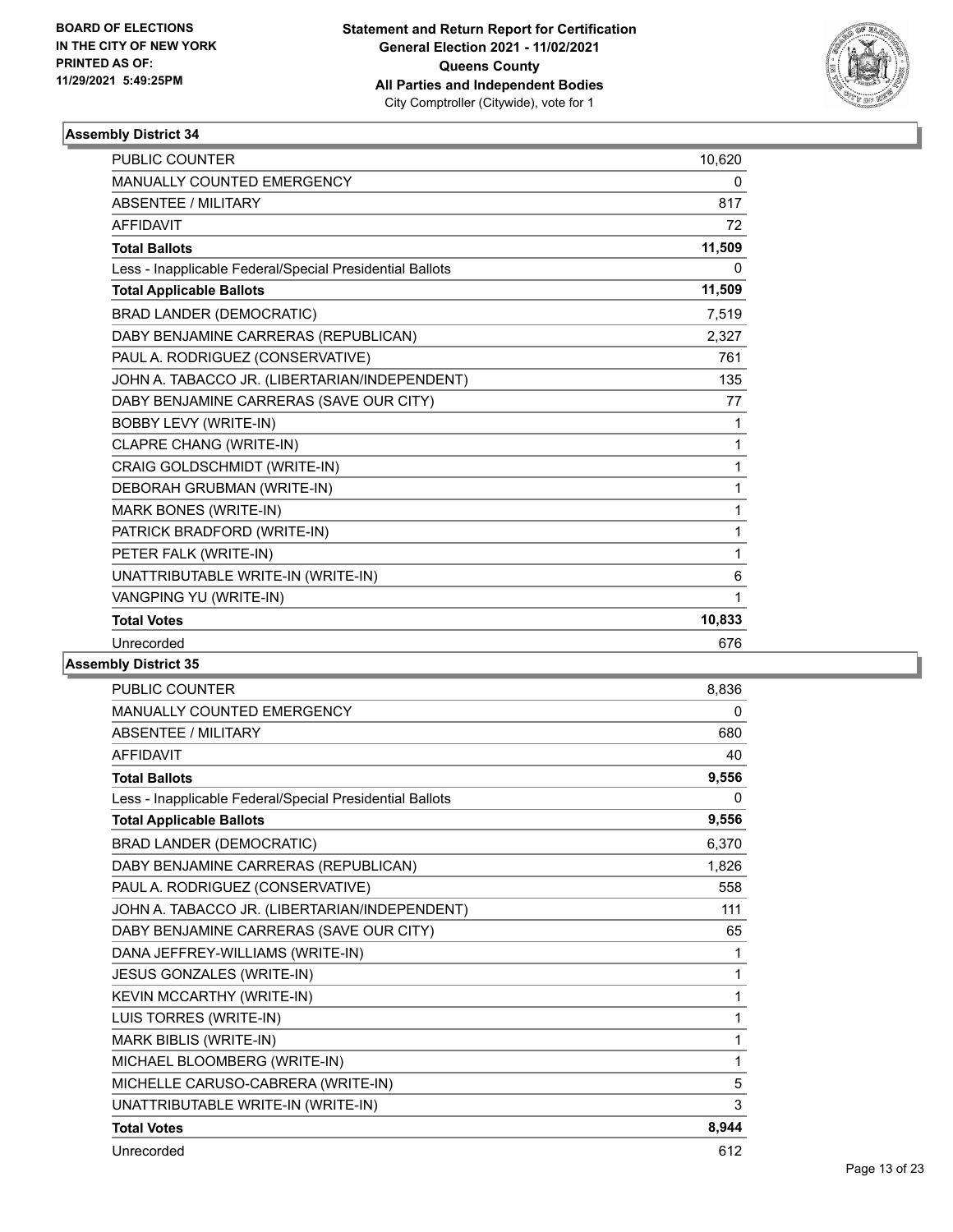

| PUBLIC COUNTER                                           | 17,307         |
|----------------------------------------------------------|----------------|
| MANUALLY COUNTED EMERGENCY                               | 0              |
| <b>ABSENTEE / MILITARY</b>                               | 1,223          |
| AFFIDAVIT                                                | 183            |
| <b>Total Ballots</b>                                     | 18,713         |
| Less - Inapplicable Federal/Special Presidential Ballots | 0              |
| <b>Total Applicable Ballots</b>                          | 18,713         |
| <b>BRAD LANDER (DEMOCRATIC)</b>                          | 12,425         |
| DABY BENJAMINE CARRERAS (REPUBLICAN)                     | 4,236          |
| PAUL A. RODRIGUEZ (CONSERVATIVE)                         | 895            |
| JOHN A. TABACCO JR. (LIBERTARIAN/INDEPENDENT)            | 278            |
| DABY BENJAMINE CARRERAS (SAVE OUR CITY)                  | 77             |
| ANDREW S. SALISKI (WRITE-IN)                             | $\mathbf{1}$   |
| ANTONIO WHITAKER (WRITE-IN)                              | $\mathbf{1}$   |
| <b>BOBBY LEVY (WRITE-IN)</b>                             | 3              |
| COREY JOHNSON (WRITE-IN)                                 | 4              |
| HELEN ROSENTHAL (WRITE-IN)                               | $\mathbf{1}$   |
| JURGEN KLOPP (WRITE-IN)                                  | $\mathbf{1}$   |
| KEVIN S PARKER (WRITE-IN)                                | $\mathbf{1}$   |
| KUSTANDINOS MAROULIS (WRITE-IN)                          | $\mathbf{1}$   |
| MICHAEL BLOOMBERG (WRITE-IN)                             | $\overline{c}$ |
| MICHELLE CARUSO-CABRERA (WRITE-IN)                       | 6              |
| MONIKA WILCOX (WRITE-IN)                                 | $\mathbf{1}$   |
| RENA HERSHBERGER (WRITE-IN)                              | $\mathbf{1}$   |
| SCOTT STRINGER (WRITE-IN)                                | 1              |
| THOMAS CROWLEY (WRITE-IN)                                | $\mathbf{1}$   |
| TIBERIUS GRACCHUS (WRITE-IN)                             | $\mathbf 1$    |
| TRACY E. ROBEY (WRITE-IN)                                | $\mathbf{1}$   |
| UNATTRIBUTABLE WRITE-IN (WRITE-IN)                       | 8              |
| UNCOUNTED WRITE-IN PER STATUTE (WRITE-IN)                | 1              |
| ZACK ISKOLL (WRITE-IN)                                   | 1              |
| <b>Total Votes</b>                                       | 17,948         |
| Unrecorded                                               | 765            |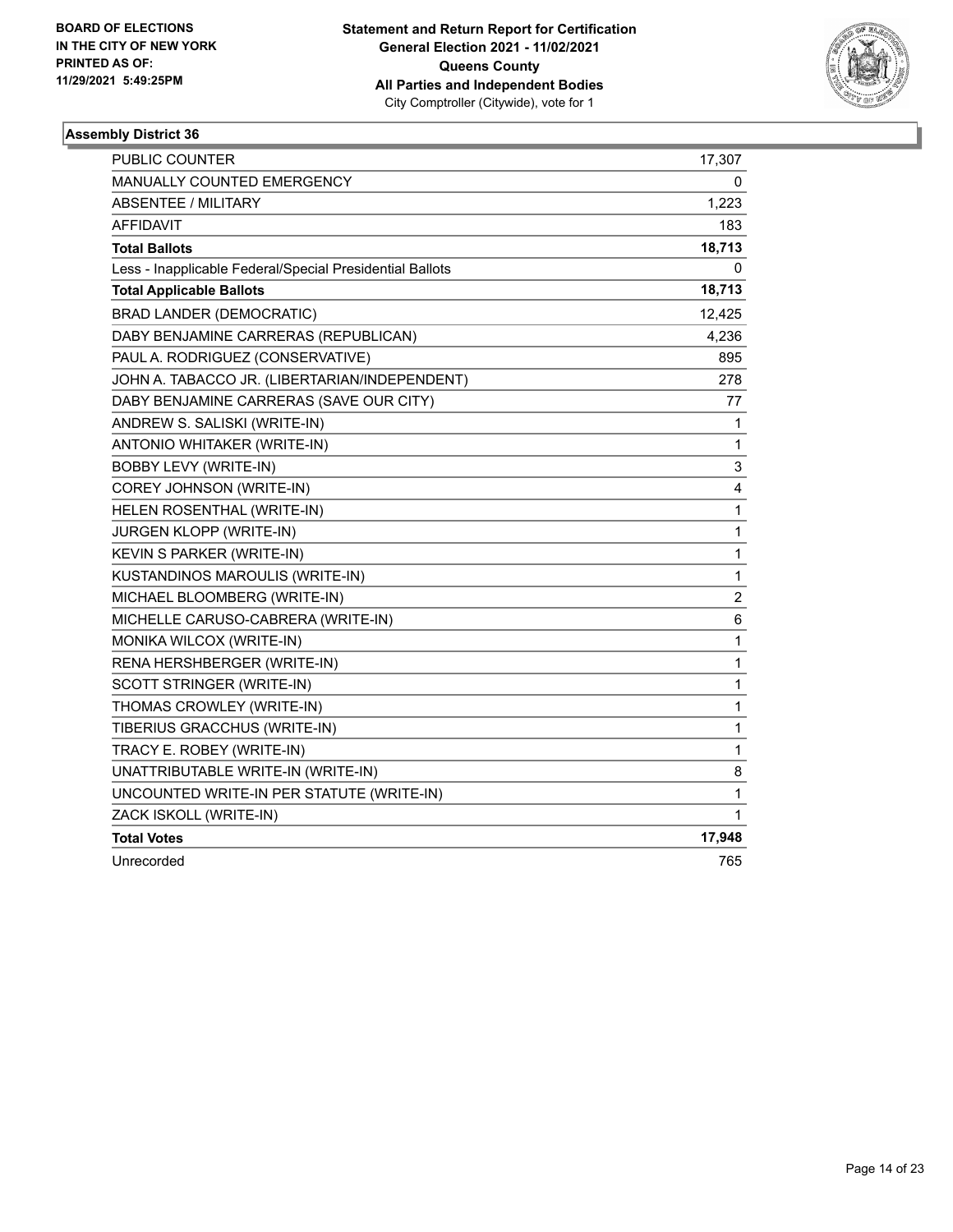

| <b>PUBLIC COUNTER</b>                                    | 15,516         |
|----------------------------------------------------------|----------------|
| <b>MANUALLY COUNTED EMERGENCY</b>                        | 0              |
| <b>ABSENTEE / MILITARY</b>                               | 964            |
| <b>AFFIDAVIT</b>                                         | 142            |
| <b>Total Ballots</b>                                     | 16,622         |
| Less - Inapplicable Federal/Special Presidential Ballots | 0              |
| <b>Total Applicable Ballots</b>                          | 16,622         |
| <b>BRAD LANDER (DEMOCRATIC)</b>                          | 11,600         |
| DABY BENJAMINE CARRERAS (REPUBLICAN)                     | 3,084          |
| PAUL A. RODRIGUEZ (CONSERVATIVE)                         | 880            |
| JOHN A. TABACCO JR. (LIBERTARIAN/INDEPENDENT)            | 205            |
| DABY BENJAMINE CARRERAS (SAVE OUR CITY)                  | 93             |
| <b>BILLY BEANE (WRITE-IN)</b>                            | 1              |
| CATHERINE ROJAS (WRITE-IN)                               | 1              |
| CHLOE MEAD (WRITE-IN)                                    | 1              |
| CHRIS ALLRED (WRITE-IN)                                  | 1              |
| CLAIRE SHUCMAN (WRITE-IN)                                | 1              |
| CURTIS A. SLIWA (WRITE-IN)                               | 1              |
| DAVID WEPRIN (WRITE-IN)                                  | 1              |
| HELEN ROSENTHAL (WRITE-IN)                               | 1              |
| KARL MARX (WRITE-IN)                                     | $\mathbf{1}$   |
| MICHELLE CARUSO-CABRERA (WRITE-IN)                       | $\overline{7}$ |
| MIKE WHITE (WRITE-IN)                                    | 1              |
| NATHANIEL BEATI (WRITE-IN)                               | 1              |
| SERA GRIS HUMMEL (WRITE-IN)                              | 1              |
| TED LASSO (WRITE-IN)                                     | 1              |
| UNATTRIBUTABLE WRITE-IN (WRITE-IN)                       | 7              |
| UNCOUNTED WRITE-IN PER STATUTE (WRITE-IN)                | $\mathbf{1}$   |
| <b>Total Votes</b>                                       | 15,890         |
| Unrecorded                                               | 732            |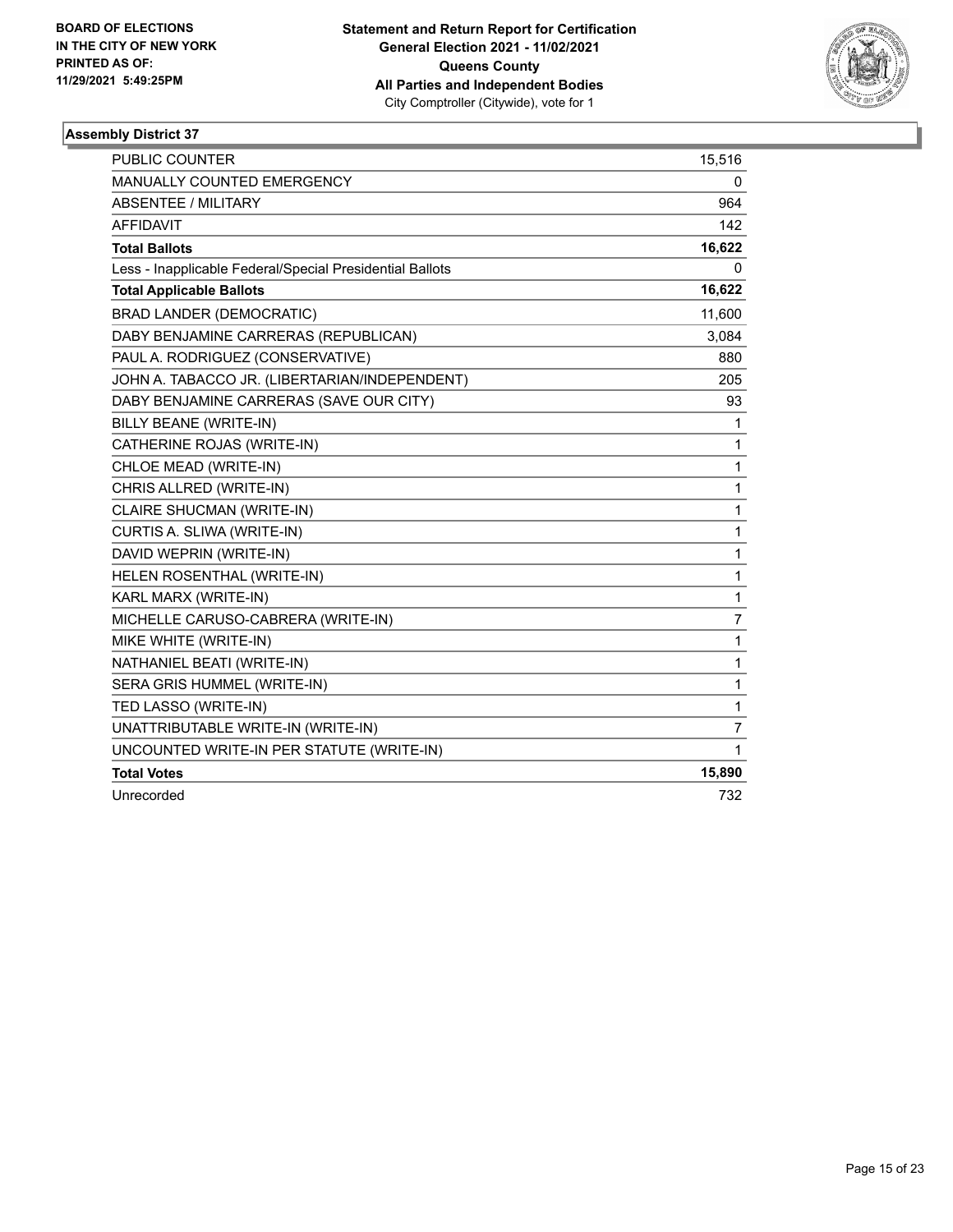

| <b>PUBLIC COUNTER</b>                                    | 10,129         |
|----------------------------------------------------------|----------------|
| MANUALLY COUNTED EMERGENCY                               | 0              |
| <b>ABSENTEE / MILITARY</b>                               | 643            |
| <b>AFFIDAVIT</b>                                         | 42             |
| <b>Total Ballots</b>                                     | 10,814         |
| Less - Inapplicable Federal/Special Presidential Ballots | 0              |
| <b>Total Applicable Ballots</b>                          | 10,814         |
| <b>BRAD LANDER (DEMOCRATIC)</b>                          | 5,787          |
| DABY BENJAMINE CARRERAS (REPUBLICAN)                     | 3,285          |
| PAUL A. RODRIGUEZ (CONSERVATIVE)                         | 942            |
| JOHN A. TABACCO JR. (LIBERTARIAN/INDEPENDENT)            | 133            |
| DABY BENJAMINE CARRERAS (SAVE OUR CITY)                  | 60             |
| ARI KAGAN (WRITE-IN)                                     | 1              |
| DAVID WEPRIN (WRITE-IN)                                  | $\overline{c}$ |
| <b>KRISTIN HAUSER (WRITE-IN)</b>                         | 1              |
| KYLE GOODWIN (WRITE-IN)                                  | 1              |
| PAUL JUSER (WRITE-IN)                                    | 1              |
| UNATTRIBUTABLE WRITE-IN (WRITE-IN)                       | 3              |
| YLLI DAUTAJ (WRITE-IN)                                   | 1              |
| <b>Total Votes</b>                                       | 10,217         |
| Unrecorded                                               | 597            |

| <b>PUBLIC COUNTER</b>                                    | 7,825          |
|----------------------------------------------------------|----------------|
| MANUALLY COUNTED EMERGENCY                               | 0              |
| <b>ABSENTEE / MILITARY</b>                               | 684            |
| <b>AFFIDAVIT</b>                                         | 45             |
| <b>Total Ballots</b>                                     | 8,554          |
| Less - Inapplicable Federal/Special Presidential Ballots | $\Omega$       |
| <b>Total Applicable Ballots</b>                          | 8,554          |
| <b>BRAD LANDER (DEMOCRATIC)</b>                          | 5,560          |
| DABY BENJAMINE CARRERAS (REPUBLICAN)                     | 1,755          |
| PAUL A. RODRIGUEZ (CONSERVATIVE)                         | 560            |
| JOHN A. TABACCO JR. (LIBERTARIAN/INDEPENDENT)            | 109            |
| DABY BENJAMINE CARRERAS (SAVE OUR CITY)                  | 43             |
| <b>BUGS BUNNY (WRITE-IN)</b>                             | 1              |
| CHRIS GONZALEZ (WRITE-IN)                                | 1              |
| COREY JOHNSON (WRITE-IN)                                 | $\overline{2}$ |
| MICHELLE CARUSO-CABRERA (WRITE-IN)                       | 1              |
| UNATTRIBUTABLE WRITE-IN (WRITE-IN)                       | 4              |
| <b>Total Votes</b>                                       | 8,036          |
| Unrecorded                                               | 518            |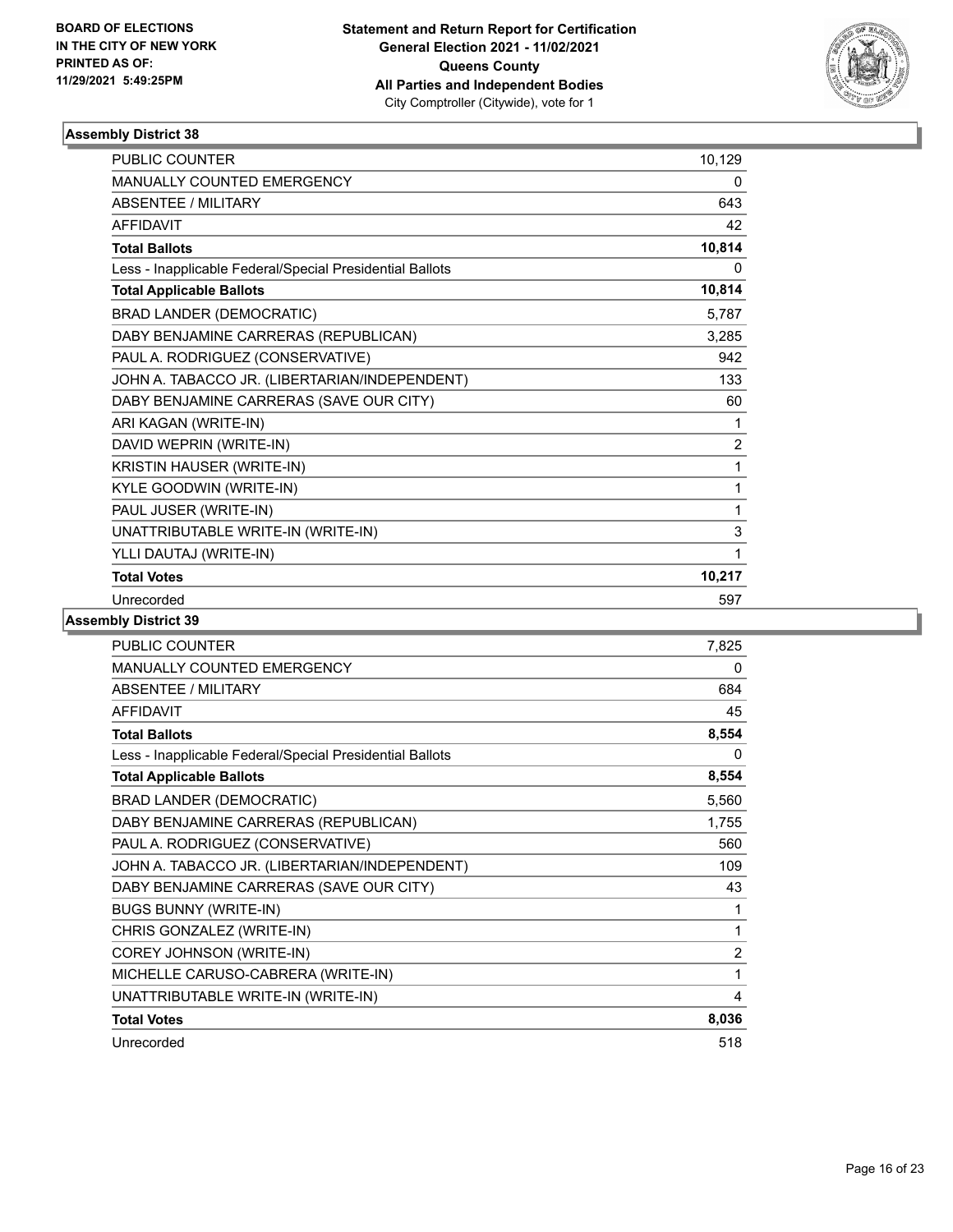

| <b>PUBLIC COUNTER</b>                                    | 10,145         |
|----------------------------------------------------------|----------------|
| MANUALLY COUNTED EMERGENCY                               | 0              |
| ABSENTEE / MILITARY                                      | 1,176          |
| <b>AFFIDAVIT</b>                                         | 56             |
| <b>Total Ballots</b>                                     | 11,377         |
| Less - Inapplicable Federal/Special Presidential Ballots | 0              |
| <b>Total Applicable Ballots</b>                          | 11,377         |
| <b>BRAD LANDER (DEMOCRATIC)</b>                          | 5,213          |
| DABY BENJAMINE CARRERAS (REPUBLICAN)                     | 4,016          |
| PAUL A. RODRIGUEZ (CONSERVATIVE)                         | 767            |
| JOHN A. TABACCO JR. (LIBERTARIAN/INDEPENDENT)            | 172            |
| DABY BENJAMINE CARRERAS (SAVE OUR CITY)                  | 65             |
| <b>BOBBY LEVY (WRITE-IN)</b>                             | 1              |
| DAVID WEPRIN (WRITE-IN)                                  | $\overline{2}$ |
| FRED HETZEL (WRITE-IN)                                   | 1              |
| MICHELLE CARUSO-CABRERA (WRITE-IN)                       | 1              |
| MIKE WHITE (WRITE-IN)                                    | 1              |
| UNATTRIBUTABLE WRITE-IN (WRITE-IN)                       | 1              |
| UNCOUNTED WRITE-IN PER STATUTE (WRITE-IN)                | 1              |
| <b>Total Votes</b>                                       | 10,241         |
| Unrecorded                                               | 1,136          |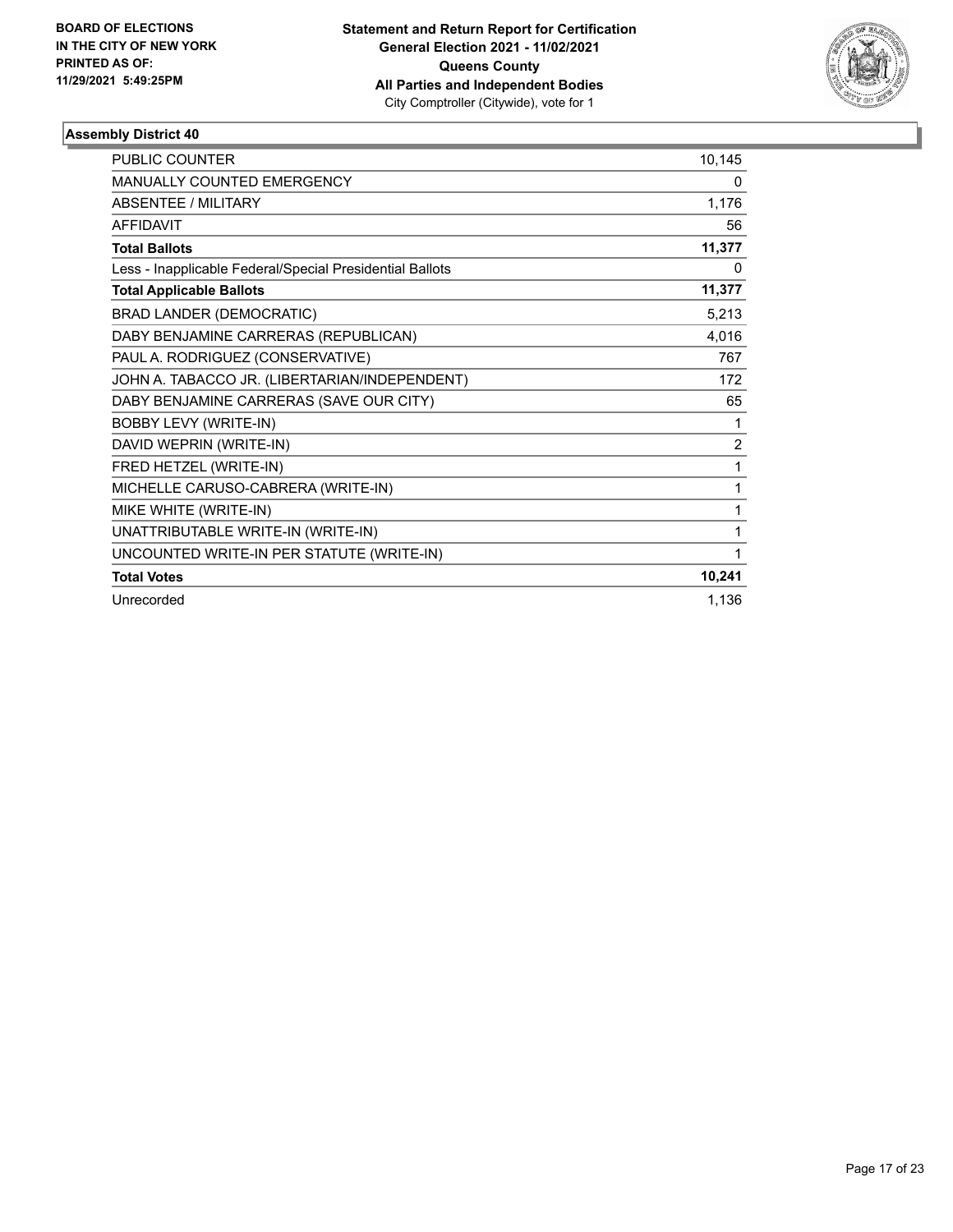

| <b>PUBLIC COUNTER</b>                                    | 263,688      |
|----------------------------------------------------------|--------------|
| MANUALLY COUNTED EMERGENCY                               | 0            |
| <b>ABSENTEE / MILITARY</b>                               | 22,294       |
| AFFIDAVIT                                                | 1,532        |
| <b>Total Ballots</b>                                     | 287,514      |
| Less - Inapplicable Federal/Special Presidential Ballots | 0            |
| <b>Total Applicable Ballots</b>                          | 287,514      |
| <b>BRAD LANDER (DEMOCRATIC)</b>                          | 171,998      |
| DABY BENJAMINE CARRERAS (REPUBLICAN)                     | 76,584       |
| PAUL A. RODRIGUEZ (CONSERVATIVE)                         | 18,345       |
| JOHN A. TABACCO JR. (LIBERTARIAN/INDEPENDENT)            | 3,444        |
| DABY BENJAMINE CARRERAS (SAVE OUR CITY)                  | 1,380        |
| ABRAHAM KEARNS-SIDELL (WRITE-IN)                         | 1            |
| ALAN KATEMAN (WRITE-IN)                                  | 1            |
| ALAN SHERMAN (WRITE-IN)                                  | 2            |
| ALBERY WIAYARD (WRITE-IN)                                | 1            |
| ALFONSO MAGLINTO (WRITE-IN)                              | 1            |
| ALLAN W. JENNINGS JR. (WRITE-IN)                         | 1            |
| ANDREW S. SALISKI (WRITE-IN)                             | 1            |
| ANGEL CLASS (WRITE-IN)                                   | $\mathbf 1$  |
| ANTHONY A RIVERS (WRITE-IN)                              | $\mathbf 1$  |
| ANTHONY LEMMA SR. (WRITE-IN)                             | 2            |
| ANTONIO WHITAKER (WRITE-IN)                              | 1            |
| ARI KAGAN (WRITE-IN)                                     | 1            |
| ASHOKA JESROO (WRITE-IN)                                 | 1            |
| AVRAHAM JACOBS (WRITE-IN)                                | $\mathbf 1$  |
| BARBARA ST. JOHN (WRITE-IN)                              | $\mathbf 1$  |
| BARUCH ROTHMAN (WRITE-IN)                                | 1            |
| BERKA COKES (WRITE-IN)                                   | 1            |
| BILLY BEANE (WRITE-IN)                                   | 1            |
| <b>BOBBY LEVY (WRITE-IN)</b>                             | 12           |
| BRIAN BENJAMIN (WRITE-IN)                                | $\mathbf{1}$ |
| BRIDGET REIN (WRITE-IN)                                  | 4            |
| <b>BUGS BUNNY (WRITE-IN)</b>                             | 1            |
| CATHERINE ROJAS (WRITE-IN)                               | 1            |
| CHARA SOFFER (WRITE-IN)                                  | 1            |
| CHAYA GREENBERG (WRITE-IN)                               | 1            |
| CHAYIM MARGAREFTAH (WRITE-IN)                            | 1            |
| CHLOE MEAD (WRITE-IN)                                    | 1            |
| CHRIS ALLRED (WRITE-IN)                                  | 1            |
| CHRIS GONZALEZ (WRITE-IN)                                | 1            |
| CHRIS GROSVEHOR (WRITE-IN)                               | 1            |
| CLAIRE SHUCMAN (WRITE-IN)                                | 1            |
| CLAPRE CHANG (WRITE-IN)                                  | 1            |
| COREY GUMBS (WRITE-IN)                                   | 1            |
| COREY JOHNSON (WRITE-IN)                                 | 10           |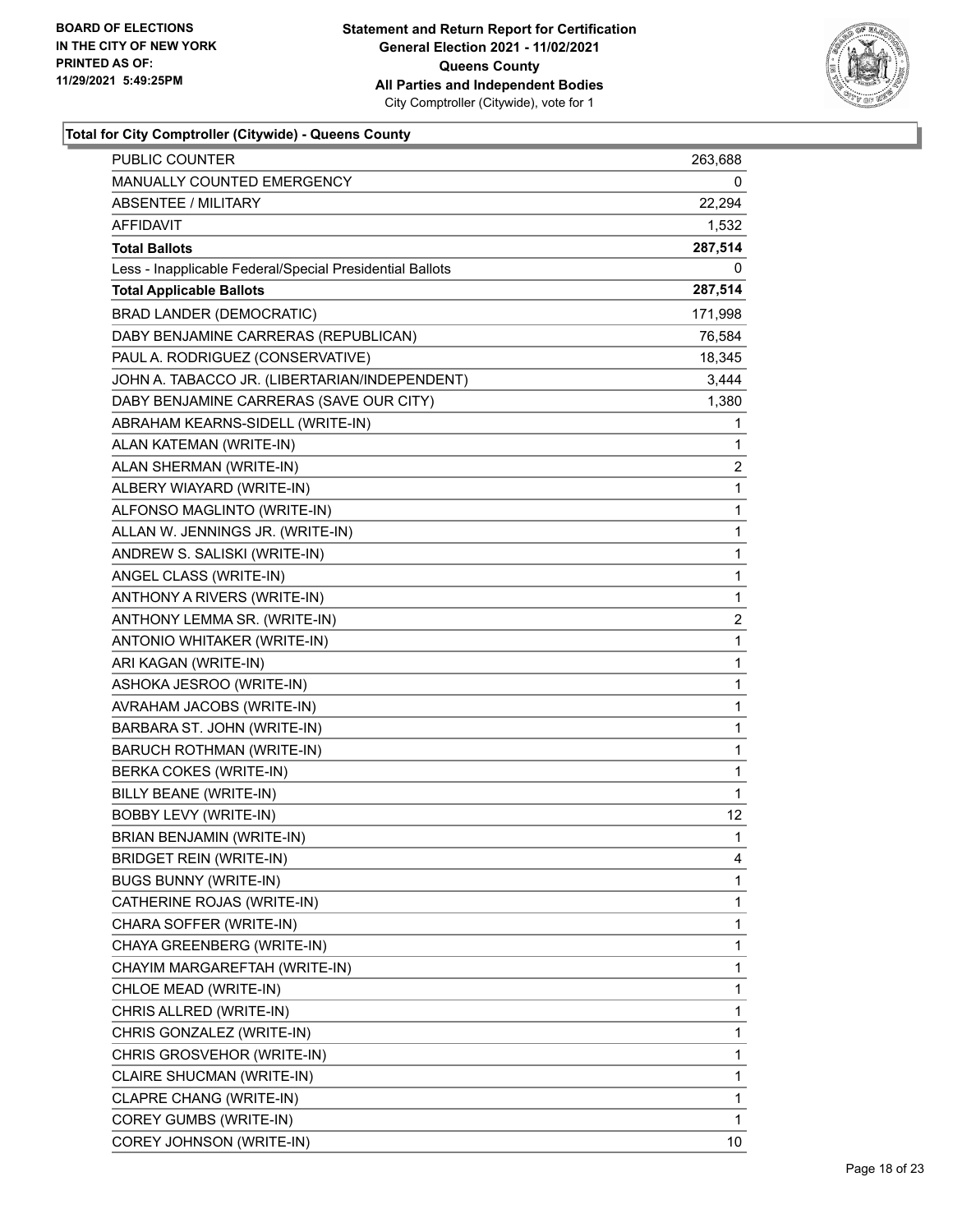

| CRAIG E BOYER (WRITE-IN)            | 1              |
|-------------------------------------|----------------|
| CRAIG GOLDSCHMIDT (WRITE-IN)        | 1              |
| CURTIS A. SLIWA (WRITE-IN)          | $\overline{2}$ |
| DAFFY DUCK (WRITE-IN)               | $\mathbf{1}$   |
| DANA JEFFREY-WILLIAMS (WRITE-IN)    | 1              |
| DANIEL MORSE (WRITE-IN)             | 1              |
| DAVID I WEPRIN (WRITE-IN)           | $\mathbf{1}$   |
| DAVID I. WEPRIN (WRITE-IN)          | 1              |
| DAVID KENDALL (WRITE-IN)            | 1              |
| DAVID WEPRIN (WRITE-IN)             | 15             |
| DAVIS I. WEPRIN (WRITE-IN)          | 1              |
| DEBORAH GRUBMAN (WRITE-IN)          | 1              |
| DENISE KEEHAN-SMITH (WRITE-IN)      | $\mathbf{1}$   |
| DEREK HAMILTON (WRITE-IN)           | 1              |
| DEVON HENRY (WRITE-IN)              | 1              |
| DIANA GILDAY (WRITE-IN)             | 1              |
| DONALD J TRUMP (WRITE-IN)           | 1              |
| DONALD J. TRUMP (WRITE-IN)          | 1              |
| ED SEWELL (WRITE-IN)                | $\mathbf{1}$   |
| ELLCAN ADELIAN (WRITE-IN)           | 1              |
| ELLEN ENG (WRITE-IN)                | 1              |
| ELLIOT SPITZER (WRITE-IN)           | 1              |
| ERCAN NURI AYBASTI (WRITE-IN)       | 1              |
| ESTHER MA (WRITE-IN)                | 1              |
| EZRIAH RUIZ (WRITE-IN)              | 1              |
| FRANCIS CABRINI (WRITE-IN)          | 1              |
| FRANK VISINTIN (WRITE-IN)           | 1              |
| FRED HETZEL (WRITE-IN)              | 1              |
| GALE BREWER (WRITE-IN)              | $\overline{2}$ |
| <b>GEORGE ANGELASTRO (WRITE-IN)</b> | 1              |
| <b>GREG GARFIELD (WRITE-IN)</b>     | 1              |
| HELEN MULVANY (WRITE-IN)            | 1              |
| HELEN ROSENTHAL (WRITE-IN)          | 3              |
| HELENA MERTIRI (WRITE-IN)           | 1              |
| HILLARY CLINTON (WRITE-IN)          | 1              |
| HUGH REILLY (WRITE-IN)              | 1              |
| INDIA WALTON (WRITE-IN)             | 1              |
| INEZ S. COFIELD (WRITE-IN)          | 1              |
| <b>IWAN KINAL (WRITE-IN)</b>        | 1              |
| JAMOS MARBOTTI (WRITE-IN)           | 1              |
| JAVIER MENESES (WRITE-IN)           | 1              |
| JEFFREY MASON WILLIAM (WRITE-IN)    | 1              |
| JESUS GONZALES (WRITE-IN)           | 1              |
| JOAN BELL (WRITE-IN)                | 1              |
| JOE BURROW (WRITE-IN)               | 1              |
| JOE SMITH (WRITE-IN)                | 1              |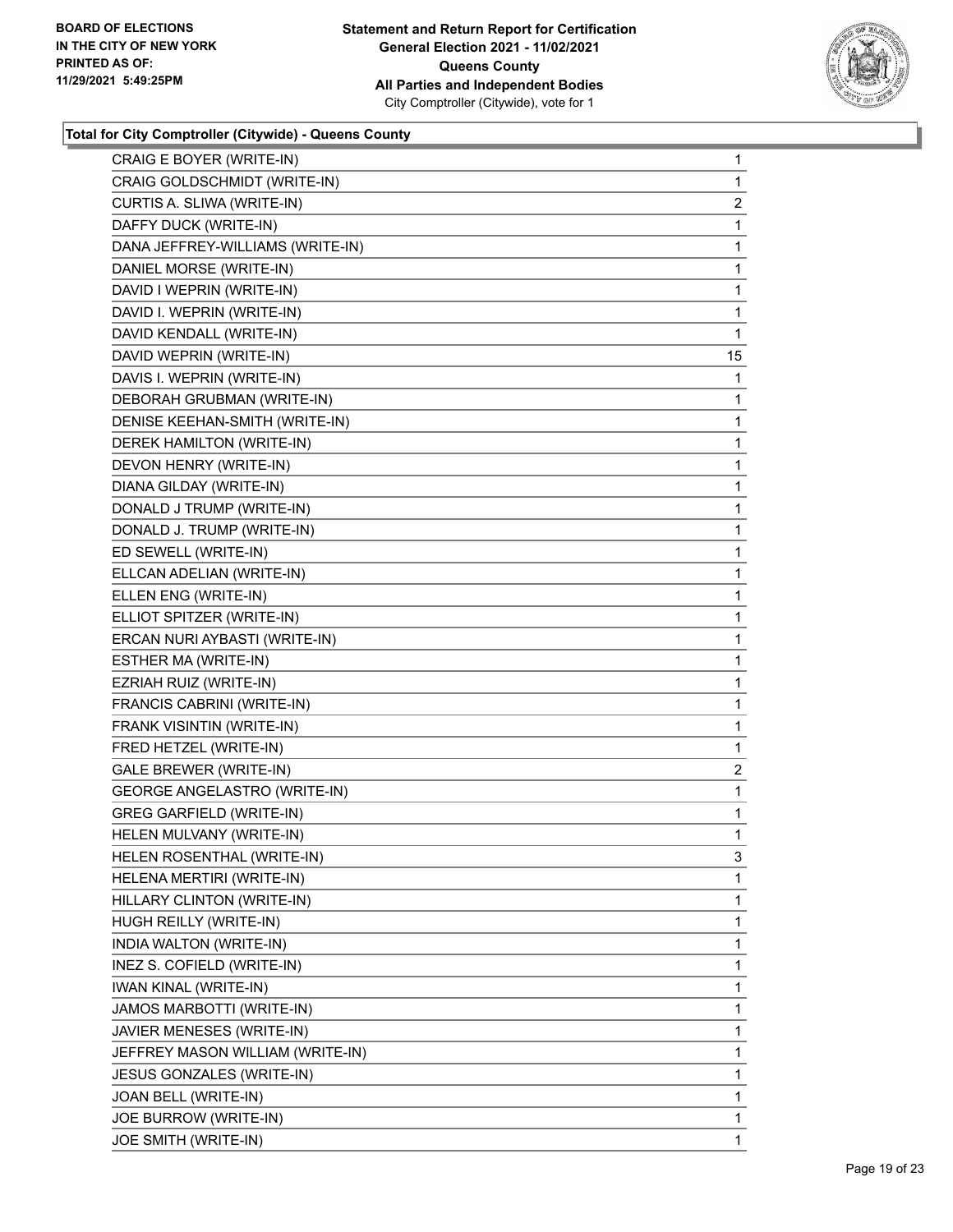

| JOHN CENA (WRITE-IN)              | 1 |
|-----------------------------------|---|
| JOHN SCHATZ (WRITE-IN)            | 1 |
| JOHN WATERS (WRITE-IN)            | 1 |
| JOSEPH MARTHONE (WRITE-IN)        | 1 |
| JOSSELYN ATAHUALPA (WRITE-IN)     | 1 |
| <b>JOSUKE KITAGARE (WRITE-IN)</b> | 1 |
| JOY BUDHAI (WRITE-IN)             | 3 |
| JULIA KITE-LAIDLAW (WRITE-IN)     | 1 |
| JURGEN KLOPP (WRITE-IN)           | 1 |
| KALED ALAMARIE (WRITE-IN)         | 1 |
| KARL MARX (WRITE-IN)              | 1 |
| KATIE GARDNER (WRITE-IN)          | 1 |
| KENNY COUGHLIN (WRITE-IN)         | 1 |
| KEVIN BOYLE (WRITE-IN)            | 1 |
| KEVIN MCCARTHY (WRITE-IN)         | 1 |
| KEVIN PARKER (WRITE-IN)           | 1 |
| KEVIN S PARKER (WRITE-IN)         | 1 |
| KHAAIR MORRISON (WRITE-IN)        | 1 |
| KRISTIN HAUSER (WRITE-IN)         | 1 |
| KUSTANDINOS MAROULIS (WRITE-IN)   | 1 |
| KYIRE IRVING (WRITE-IN)           | 1 |
| KYLE GOODWIN (WRITE-IN)           | 1 |
| KYLE SHERMAN (WRITE-IN)           | 1 |
| LEAH LANG (WRITE-IN)              | 1 |
| LILLIAN A. CABRERA (WRITE-IN)     | 1 |
| LORD VOLDEMORT (WRITE-IN)         | 1 |
| LUIS TORRES (WRITE-IN)            | 1 |
| MADELINE GALLEGHER (WRITE-IN)     | 1 |
| MANTAB KHAN (WRITE-IN)            | 1 |
| MARC GRODSKY (WRITE-IN)           | 1 |
| MARCIA M FRANCIS (WRITE-IN)       | 1 |
| MARIA MARICH (WRITE-IN)           | 1 |
| MARIA MORELLI (WRITE-IN)          | 1 |
| MARIE LE PEN (WRITE-IN)           | 1 |
| MARIO ASASO (WRITE-IN)            | 1 |
| MARK BIBLIS (WRITE-IN)            | 1 |
| MARK BONES (WRITE-IN)             | 1 |
| MARK GREEN (WRITE-IN)             | 1 |
| MATTHEW COHEN (WRITE-IN)          | 1 |
| MATTHEW ZITO (WRITE-IN)           | 1 |
| MICHAEL AMMIRABLE (WRITE-IN)      | 1 |
| MICHAEL BLOOMBERG (WRITE-IN)      | 4 |
| MICHAEL HOLLOWAY (WRITE-IN)       | 1 |
| MICHAEL MAYE (WRITE-IN)           | 1 |
| MICHAEL PADAVORA (WRITE-IN)       | 1 |
| MICHELE HICKEY (WRITE-IN)         | 1 |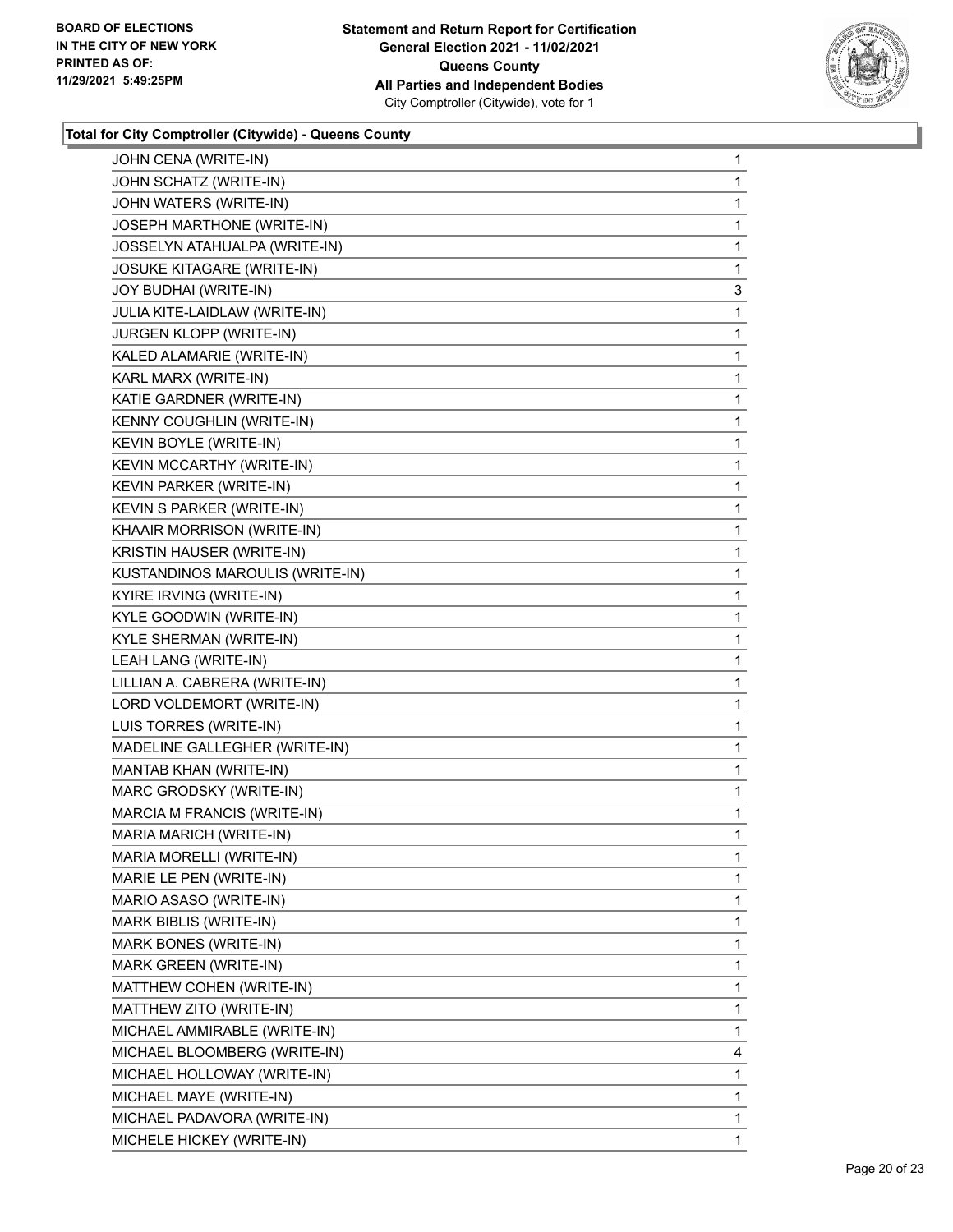

| MICHELLE CARUSO CABRERA (WRITE-IN) | 6              |
|------------------------------------|----------------|
| MICHELLE CARUSO-CABRERA (WRITE-IN) | 35             |
| MICKEY MOUSE (WRITE-IN)            | 1              |
| MIGDED QAWASMEH (WRITE-IN)         | 1              |
| MIKASA ACKERMAN (WRITE-IN)         | 1              |
| MIKE PENCE (WRITE-IN)              | 1              |
| MIKE TABLEMAN (WRITE-IN)           | 1              |
| MIKE WHITE (WRITE-IN)              | $\overline{2}$ |
| MILEY CYRUS (WRITE-IN)             | 1              |
| MONIKA WILCOX (WRITE-IN)           | 1              |
| MOSES ROSENGARTEN (WRITE-IN)       | 1              |
| NATHANIEL BEATI (WRITE-IN)         | 1              |
| NIKKI KNAUER (WRITE-IN)            | 1              |
| NIXON FREDRICKS (WRITE-IN)         | 1              |
| OSTER BYRAN (WRITE-IN)             | 1              |
| PARIS DRAGE (WRITE-IN)             | 1              |
| PATRICIA ANDERSON (WRITE-IN)       | 1              |
| PATRICK BRADFORD (WRITE-IN)        | 1              |
| PATTI LABONNE (WRITE-IN)           | 1              |
| PAUL JUSER (WRITE-IN)              | 1              |
| PETER FALK (WRITE-IN)              | 1              |
| QAMRI TAHIR (WRITE-IN)             | 1              |
| QUANDA S. FRANCIS (WRITE-IN)       | 1              |
| RACHEL LUDMIR (WRITE-IN)           | 1              |
| RAFAEL JEREZ (WRITE-IN)            | 1              |
| RAFAEL METZ (WRITE-IN)             | 1              |
| RANDY MYERS (WRITE-IN)             | 1              |
| RAYMOND BURKE JR. (WRITE-IN)       | 1              |
| RENA HERSHBERGER (WRITE-IN)        | 1              |
| RESHMA PATEL (WRITE-IN)            | 1              |
| RJ BARRETT (WRITE-IN)              | 1              |
| ROBERT F HOLDEN (WRITE-IN)         | 1              |
| ROBERT LEVY (WRITE-IN)             | 1              |
| RUDOLPH GIULIANI (WRITE-IN)        | 1              |
| SCOTT D. KUMAR (WRITE-IN)          | 1              |
| SCOTT STRINGER (WRITE-IN)          | $\overline{2}$ |
| SCROOGE MCDUCK (WRITE-IN)          | 1              |
| SEAN RUDOLF (WRITE-IN)             | 1              |
| SEMEN BABASISOKIV (WRITE-IN)       | 1              |
| SERA GRIS HUMMEL (WRITE-IN)        | 1              |
| SHARONA HABRONI (WRITE-IN)         | 1              |
| SHAWN DAVIS (WRITE-IN)             | 1              |
| SHAWNA MITCHELL YON (WRITE-IN)     | 1              |
| SHOSHANA SIFF (WRITE-IN)           | 1              |
| STEVE BANNON (WRITE-IN)            | 1              |
| STEVE JUGAN (WRITE-IN)             | 1              |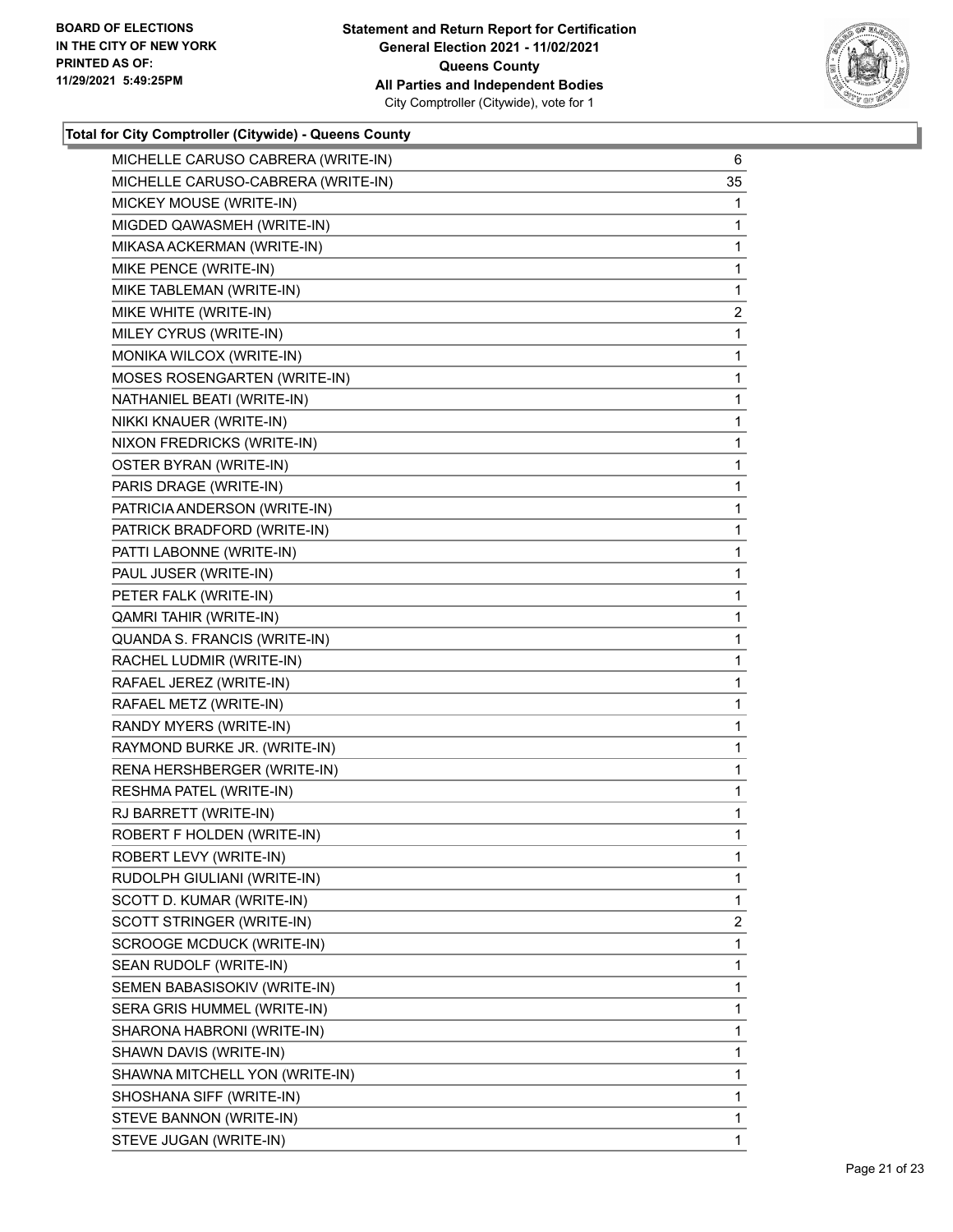

| SUSAN LEE (WRITE-IN)                      | $\overline{2}$          |
|-------------------------------------------|-------------------------|
| TED LASSO (WRITE-IN)                      | 1                       |
| TERRY LIFTIN (WRITE-IN)                   | 1                       |
| TEVI KAY (WRITE-IN)                       | 1                       |
| THOMAS CROWLEY (WRITE-IN)                 | 1                       |
| THOMAS DINAPOLI (WRITE-IN)                | 1                       |
| THOMAS O. NAPOLO (WRITE-IN)               | 1                       |
| THOMAS P. SANDERS (WRITE-IN)              | 1                       |
| TIBERIUS GRACCHUS (WRITE-IN)              | 1                       |
| TODD CURLEY (WRITE-IN)                    | 1                       |
| TRACY E. ROBEY (WRITE-IN)                 | 1                       |
| TRISTAN SUMMA (WRITE-IN)                  | 1                       |
| <b>UDDY SCHULTZ (WRITE-IN)</b>            | 1                       |
| UNATTRIBUTABLE WRITE-IN (WRITE-IN)        | 86                      |
| UNCOUNTED WRITE-IN PER STATUTE (WRITE-IN) | 7                       |
| VANGPING YU (WRITE-IN)                    | 1                       |
| <b>VERONICA CLASS (WRITE-IN)</b>          | 1                       |
| VICKIE PALADINO (WRITE-IN)                | 1                       |
| VINCENT A RANDAZZO (WRITE-IN)             | 1                       |
| VINCENT CHIA (WRITE-IN)                   | 1                       |
| VISHAL TRIVEDI (WRITE-IN)                 | 1                       |
| WIDDA TUFF (WRITE-IN)                     | 1                       |
| YANIU MEIRCU (WRITE-IN)                   | 1                       |
| YEHUDA SCHORR (WRITE-IN)                  | 1                       |
| YIFEI ZHENG (WRITE-IN)                    | 1                       |
| YLLI DAUTAJ (WRITE-IN)                    | 1                       |
| YU-CHING PAI (WRITE-IN)                   | $\overline{\mathbf{c}}$ |
| ZACHARY ISCOL (WRITE-IN)                  | 1                       |
| ZACK ISKOLL (WRITE-IN)                    | 1                       |
| <b>Total Votes</b>                        | 272,134                 |
| Unrecorded                                | 15,380                  |